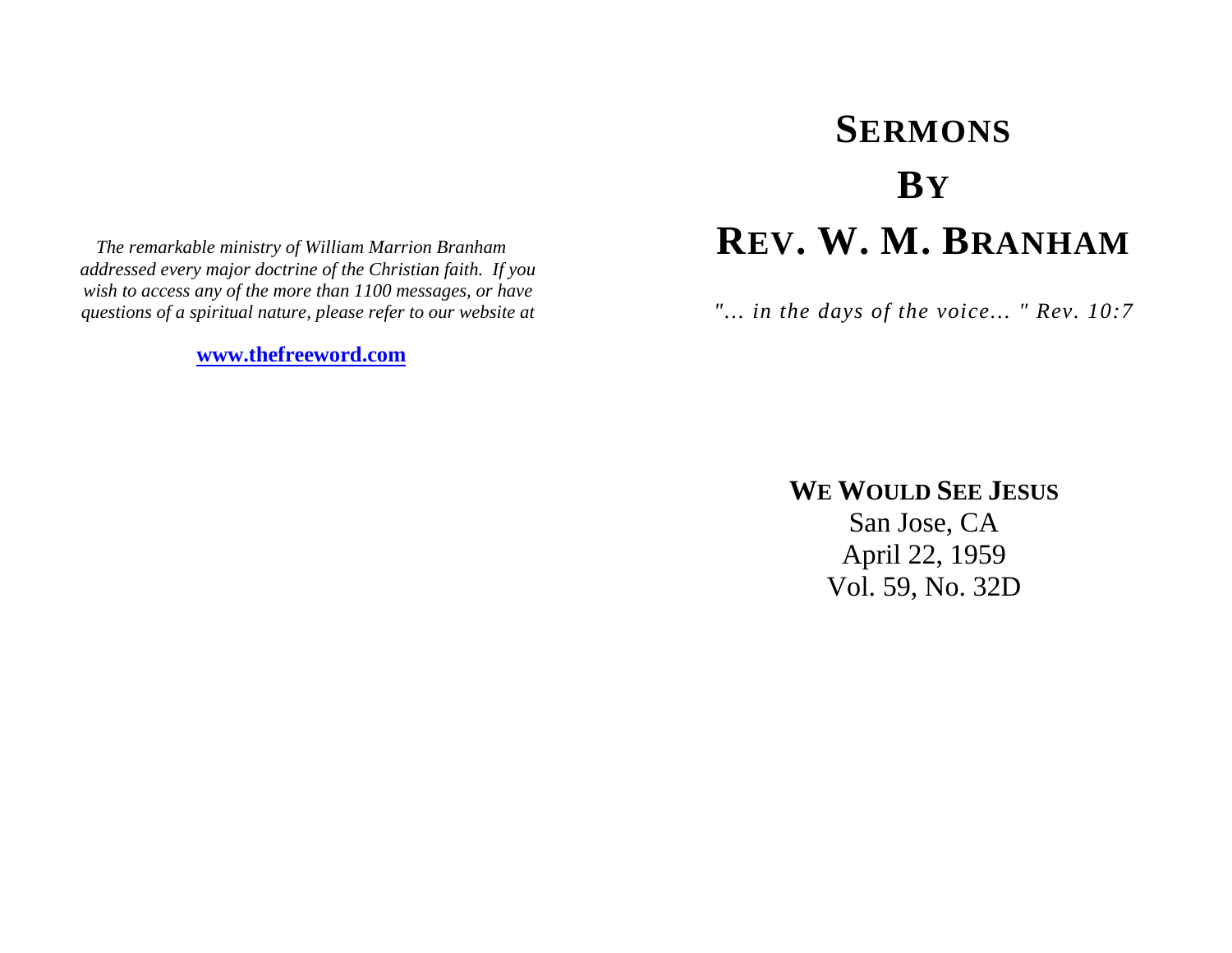# **Introduction**

The compiler of the work, A. David Mamalis, recognized that all sermons are public domain, belonging to the people. There is NO claim of copyright on the sermon text. The copyright applies to the verso side of the title page; and only in the design of the classification system of all interrelations of the text to the volume, volume number, paging, paragraphing, or any identification of the text by utilizing the copyrighted classification system.

The purpose of such copyright is to preserve the work for the design of indexes, and other support reference materials, for the study of the last days' message. Permission is given for anyone to print and distribute this booklet, provided it is done free of charge. Any changes made to the electronic file that this booklet is distributed in constitute a violation of international copyright law.

Instructions for printing this booklet in its proper format can be found in the Printing FAQ on our website at www.thefreeword.com.

We pray that the Holy Spirit will make the messages alive to those who are called to be conformed to the image of our Lord and Savior, Jesus Christ.

> **www.thefreeword.com** *Licensed Internet Publisher*

*The remarkable ministry of William Marrion Branham addressed every major doctrine of the Christian faith. If you wish to access any of the more than 1100 messages, or have questions of a spiritual nature, please refer to our website at:* 

**[www.thefreeword.com](http://www.thefreeword.com/)**

You have, because "No man can come to me, except my Father draws him first." And the Father spoke to these people, and they come. Now, Lord, I present them to You as trophies of Your grace. Now, they are love gifts that God has given You. You will keep them in perfect peace, whose heart and mind is stayed on You. Now, grant, Lord, that their sins will be forgiven, washed away; may they take a place in a good church, be baptized into Christian faith, and walk after Thy holiness from henceforth. Grant it, Father. They're Yours now, in Jesus' name.

- 220 While you have your heads bowed, each of you now that wants to accept Christ as your personal Saviour, believing that He has forgive you of all of your sins, you that's standing close, raise up your hand, wants to.... God bless you. That's right. That's right. God bless you. The entire.... The whole entire group has accepted the Lord Jesus as their personal Saviour.
- 221 There's workers with you who will probably have a room here for the Holy Spirit. I would advise you, as a minister of the gospel, go right in the room there, where they can give you instructions on how to receive the baptism of the Holy Ghost. Right to the left there. Someone will lead the way there. And you go right into this side room here now, where we can dismiss the audience, and have you in there so they can instruct you.
- 222 Then join some of these churches. If I lived here, I'd belong to one of these churches. These men represent exactly what I believe. They wouldn't be standing here if they wasn't. They are God's men, and they are here for this purpose. God bless you now, each one of you.

 All right. To the rest of the audience now. Bow your heads, each one out there in the land. Bow your heads now for prayer.

Copyright by A. David Mamalis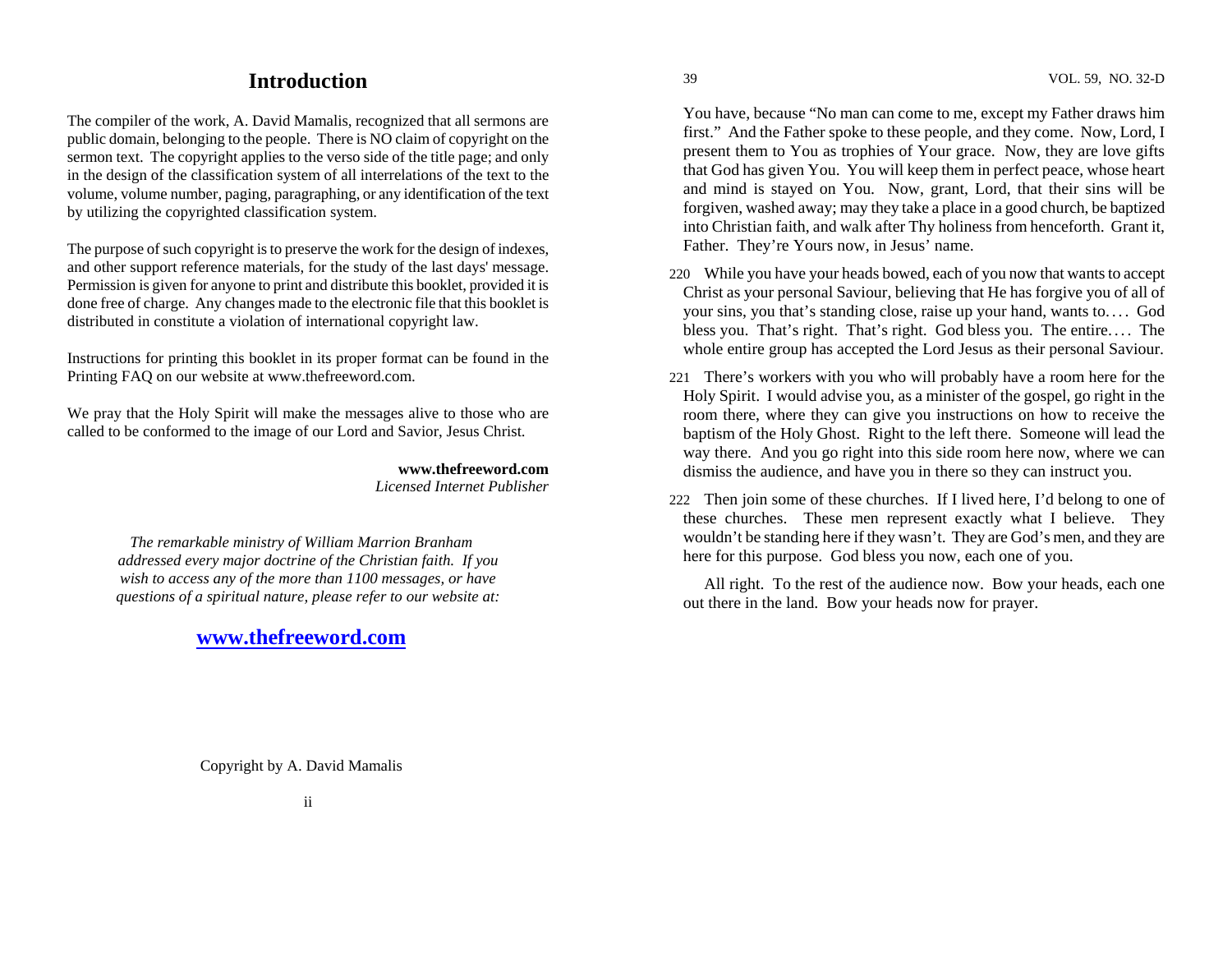#### WE WOULD SEE JESUS 38

 Give Him glory all ye people, For His blood has washed away each stain.

215 Everybody real reverent for a moment now. Now, you people that's standing here, that's come to the Lord Jesus; that's the greatest thing you've ever done in your life. That's the greatest move that you've ever made. Now, look. It's true. Cancer has left this platform from the people tonight. As the nights go by, you'll see lame, blind, halt, withered, everything being healed here; always is. The Lord does that.

#### JOHN5:24 JOHN6:37

- 216 But you've done a greater than that. You see, you come up here; you raised up. According to science, you broke scientific rules. You raised your hands first. That breaks a scientific rule, because you're supposed to keep your hands down. Gravitation holds it down. But there's a spirit in you made a decision. You raised your hands, said, "Yes, I want Christ." Now, see, what was it? Jesus said, "He that heareth my words and believeth on Him that sent me, hath (present tense) eternal life and shall never come into the judgment, but has passed from death unto life." Jesus said that. We're here to help you. We love you. You're our sisters; you're our brothers. You've made the greatest decision that anybody could make, is to come to Christ. You've come here.... "He that will come to me.... He that comes to me, I will in no wise cast out." You're God's. Now, you belong to Him.
- 217 Now, just bow your heads, and let's pray. And we're going to ask God.... And you pray in your own way. Now, your sins, just tell Him you're sorry for them. Now, when you raised up, when you stood up, that you're.... If you'll stand for Him, He will stand for you, see. It's over. Now, let's bow our heads and pray now.
- 218 Lord, these are the trophies of the gathering tonight, with the healings that's taken place, the little children and the sick people who has been healed—hundreds of them, Lord. There's so many here that was suffering with heart trouble and different diseases, that I'm positive was healed just a few moments ago. Felt that great pressure go away, and I know they were healed. And I pray Thee, Father, to keep them in peace.

### ISA26:3 MATT28:20 JOHN6:44

219 And now, these come, Lord, for the salvation of their souls. They're convinced when they see the sign of the Messiah, the Messiahic sign working in His people, proving that He is with us: "I will be with you, even in you to the end of the world." Forgive them, Lord, of every sin. I know

# We Would See Jesus

1 May be seated. Thanks to you, Brother Borders. It's certainly a grand privilege to be here in San Jose tonight. I might say that this was my first invitation to California, and I've been fourteen years getting here. I've been all around everywhere else but finally get to San Jose. And I heard that I was going to get to come this time; it certainly thrilled my heart. For there were some pastor here, perhaps on the platform tonight, that give me the first invitation fourteen years ago, and my first one.

2 So I have looked around on the map, and over.... I've been to Fresno, and around, rim firing it, and just got here. You know they always say the best is last, is that . . . save the best till last; is that what it is? The dessert. Looks at this nice audience tonight.... So great anticipations on your faces; looks like you're looking for something to happen. Then I am believing this is . . . the Lord has saved last the best.

3 We've just closed a great meeting down to the Angelus Temple. We had wonderful time down there. The Lord did bless us, and give us hundreds of souls, great testimonies of all kinds. Wheelchairs, cots....

4 A young colored girl was called in the meeting. And I believe I have her testimony over there, that she had two tumors that turned to cancer, one on each side, that the doctor could not touch. It was done past that. And within two days, the same doctor could find nothing of them at all. They were gone. So, just to show that our Lord still is Lord. He still rules and reigns. So happy for that.

5 Now, it's too bad we just have three days. I wished we just had three weeks, or four weeks, or something, so we could really have a great time together. Now, I'm so glad to hear that all this fine cooperation of all the different pastors, different: the Church of God, Assemblies of God, and all of them. Every. . . . All different denominations of the Full Gospel brethren has fully cooperated. How thankful we are for that. That just shows that when God gets in anything, we can just drop the differences and take right off after God, don't we?

6 I believe that's the way it'll be someday when He comes. We will just forget what brand we are, and take right out after Him at the rapture.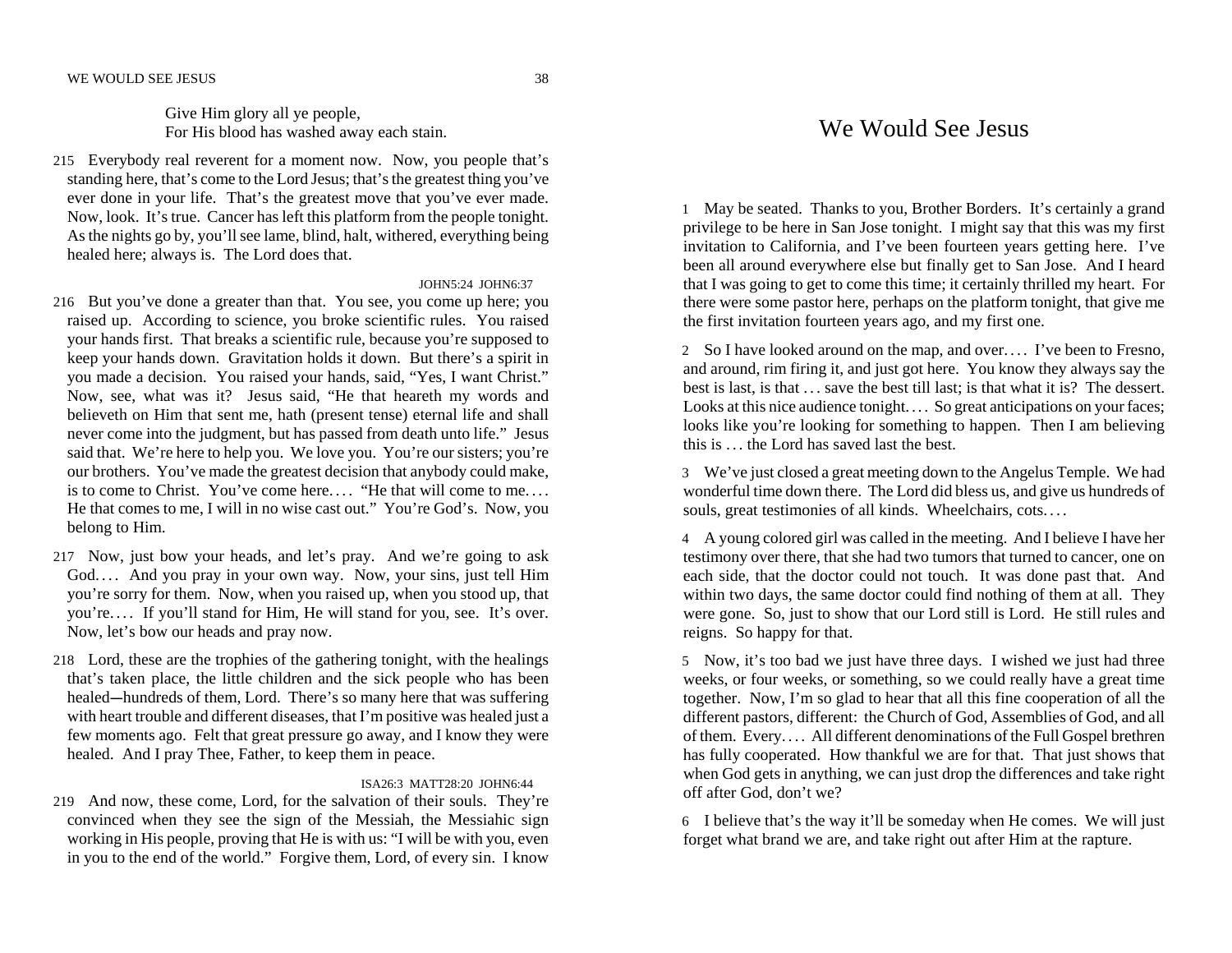7 Used to, in herding cattle. . . . We used to run the old Tripod Ranch, over in Colorado. And I'd help take the cattle up in the spring of the year. And when we got to the drift fence.... I'm sure you brethren know what a drift fence is. Well, the ranger would stand there and count those cattle as they went through and check them. Now, the ranger never paid so very much attention about the brand they had, because there's all kinds of brands; but he watched for the blood tag, was the main thing. Then what brand it was, it had to be a thoroughbred Hereford or it could not go in that forest for the summer grazing.

8 I think that's the way it'll be at the judgment. He will not notice what brand we're wearing, but He will watch that blood tag; that's the one that.... All with the blood tag.

9 I'm so glad that I'm cleansed by that blood. That blood cleanses us now from all of our sins, and we stand justified in His presence, because of the love of Christ that's shed in our heart.

10 Now, the services tonight, I thought would be a little night to kind of get acquainted with each other. And then tomorrow afternoon at two-thirty I'm to speak. Usually I don't speak on the afternoon service. I have someone to do that. But this time, being that the service is quickly, and just the three days, well, I took the afternoon service also.

11 Now, you that can come out tomorrow afternoon, the prayer cards is give out in the afternoon also. I will be speaking on the next two afternoons on the faith of Abraham, teaching. So, we'd be glad for you to come out and enjoy this if you possibly can. And then tomorrow night will be the beginning of the service, seven-thirty again (I think that's right, isn't it, brother?), seven-thirty. And then, I don't know about the ministerial breakfast. I haven't got to talk to the brethren yet, whether there'll be one or not, or what they'll have. That'll be announced from here. And then tomorrow night at seven-thirty, we will begin right back again with the prayer lines, praying for the sick; a message before, and then praying for the sick. Then Friday afternoon also, and Friday night.... So, we're expecting great things.

12 I go home for just a day or two's rest, and get my children back in school. And then, I'm going to Australia, New Zealand, and through the East. And we're hoping to get back here again in fall of the year.

 Now, before we open this Book, let's speak to the Author as we bow our heads in prayer.

#### MATT10:32 LUKE12:8

- 212 Let's bow our heads now while we hum it. [Brother Branham begins humming.] While they're praising Him, now, you that raised your hands, and you backsliders, come down here just a minute. Stand close. I want you up here close, so I can pray with you. Come right on out. You that raised your hands, move right down here, come down at the altar just a moment. That's it. Come right out. Come on down, just a moment. I want to pray for you right here myself. I'm going to have answer for you at the day of the judgment, and I want to see that you come out here. "He that will confess me before men, him will I confess before my Father and the holy angels." Now, move right on out. Come right down. That's it. That's it. Now, they're coming right down.
- 213 Now, you that.... Even if you didn't raise your hands, come on down anyhow. If you feel you want to come down, and come to Christ, come on now.

 I will praise Him, I (God bless you, honey; that's fine.) praise Him, Praise the Lamb for sinners slain;

 You're in the presence of the Holy Ghost now, not your brother, the Holy Spirit.

> .......glory all ye people, For His blood has washed away each stain.

 I will (Just keep coming. That's right. We will keep waiting. You just keep coming.) ...will praise Him (Come on. One soul's worth ten thousand worlds. Come right ahead, young fellow.) . . . . . . . . . . . . . . . . . . . . . slain;

Give Him glory............

214 Give Him your life if you want to give Him glory. Come, give yourself up to Him, surrender. The great Holy Spirit, God's Detective, knows all about you.

. . . . . . . . . . . . . . . . . . . . . . way each stain.

 I will praise Him, (Oh, that's fine, just keep coming on up.)will praise Him, Praise the Lamb for sinners slain;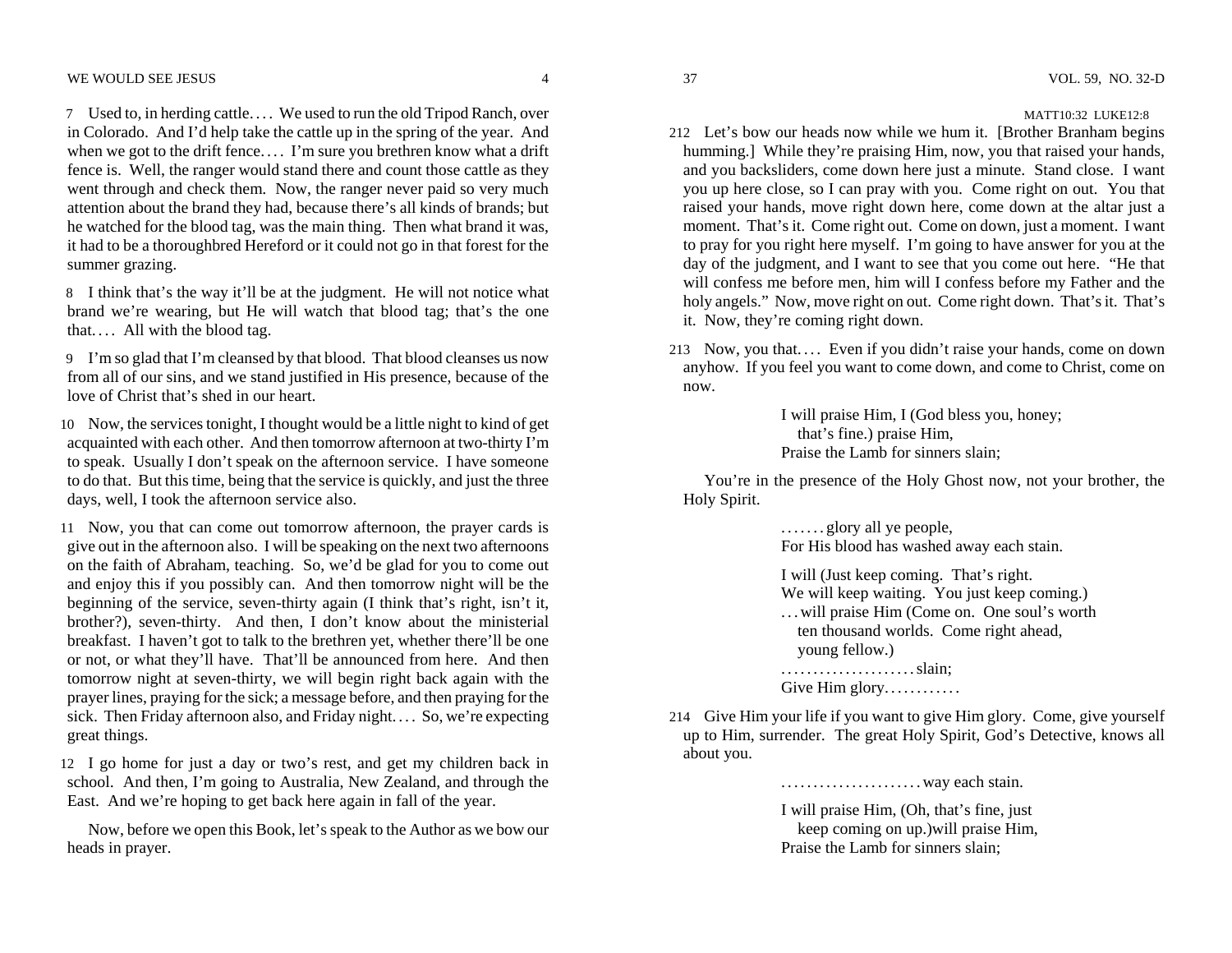passing over these people. That great Angel of God is moving around over this audience here, dipping down into hearts that will listen, and will believe. Let it be, Lord, this night, that they all might know that Your presence is here. This is a sign. May San Jose believe it right now, Lord, that it's the end time sign, and we're here at the end of the road; and Jesus Christ, the same yesterday, today, and forever is here to minister to their needs.

- 209 Satan, you have lost your grip. Come out of here. In the name of Jesus Christ, we adjure thee, as the church of the living God. Get out of these people. Jesus Christ has defeated you, and we stand as His servants ministering with a gift that was brought by an Angel. Come out. In the name of Jesus Christ, leave these people.
- 210 With your hands on one another now, every one of you that can accept your healing, that somebody has prayed for you, believing now that God's Word is true. I pronounce every one of you healed in the name of Jesus Christ. Now, if you believe it, stand to your feet as a testimony. God bless you. That's right. Just looky. That's the way to do it. Amen. Amen. Amen. Wonderful. Wonderful. That's it. That's it. God bless you. That's right. Just still standing. Look where God healed at one time. Amen. Look at that. Praise God. Oh, that's fine. That's fine. They're still getting up. All right.
- 211 While, you're standing there, lift up your hands, and let's sing this song "I Love Him, I Love Him Because He First Loved Me." Everybody now. No, I say, let's change that.. "I Will Praise Him, I Will Praise Him." All right. Praise the Lamb for sinners slain. That's what we want to sing. Everybody together now. All right.

 I will praise Him, (Raise up your hands if you mean it.) I will praise Him, Praise the Lamb for sinners slain; Give Him glory all ye people, For His blood has washed away each stain.

I will praise Him, I will praise Him,

(Just raise up your voices, praise Him.)

 Praise the Lamb for sinners slain; Give Him glory all ye people, For His blood has washed away each stain.

#### JOHN14:13,14 JOHN16:23

13 Precious Lord, it's one of the grandest privileges that we can think, is to come before Thee with bowed heads in the name of the Lord Jesus, because He has promised that You'd hear us. "Ask the Father anything in my name, I will do it."

14 We pray, Lord, first, You will forgive us of all of our shortcomings. We just want to stand clean tonight, Lord, with open hearts, feeling this wonderful presence of the Holy Ghost. May He just get into our hearts tonight, and teach us great things, show us His power to love, and to serve, and to heal. Get glory out of the service.

15 Lord, we thank You for this great cooperation with this fine bunch of men. We pray that You'll bless them exceedingly abundantly. And may this be a meeting that'll long be remembered, because of the outpouring of the Holy Spirit upon us. Melt our hearts together as one.

16 And may there not be a wheelchair left in our midst when the service is over. May there be no cripples, no afflictions left, no one sick, no one unsaved. May they surrender their life to God. And may God get glory out of all that we are trying to do for His name. Grant it, Lord. And we will bow our heads and give praise to Thee, for we ask it in Jesus' name. Amen.

17 Being a believer in the Scripture, I think there's no meeting complete without the reading of the Word. The Word is God's foundation. I believe all doctrines, everything should come exactly from the Word of God. I believe God can do things that's not written in the Word, because He's God. But as long as I know that I'm just following what He said He would do, then I know I'm right, as long as He said He would do it.

18 Now, tonight, I just want to take time. . . . Now, we really should have at least two or three nights before we even pray for the sick, to get the people instructed. But just three nights to be here, then we've got to do it quickly.

19 And I want you to just hold to every word, so that you'll be able to understand. I wonder if you can hear me all the way back in the back, well, if you can. That's fine. That's good. That we might get a grip on God's Word, because it's essential that we do this.

20 Now, to introduce the ministry, the first I want to make it real clear that I'm not a healer. I do not believe there is a healer outside of God. I just had some wonderful answers to prayer. I pray for the sick. I believe that healing was included in the atonement. If the old atonement had healing,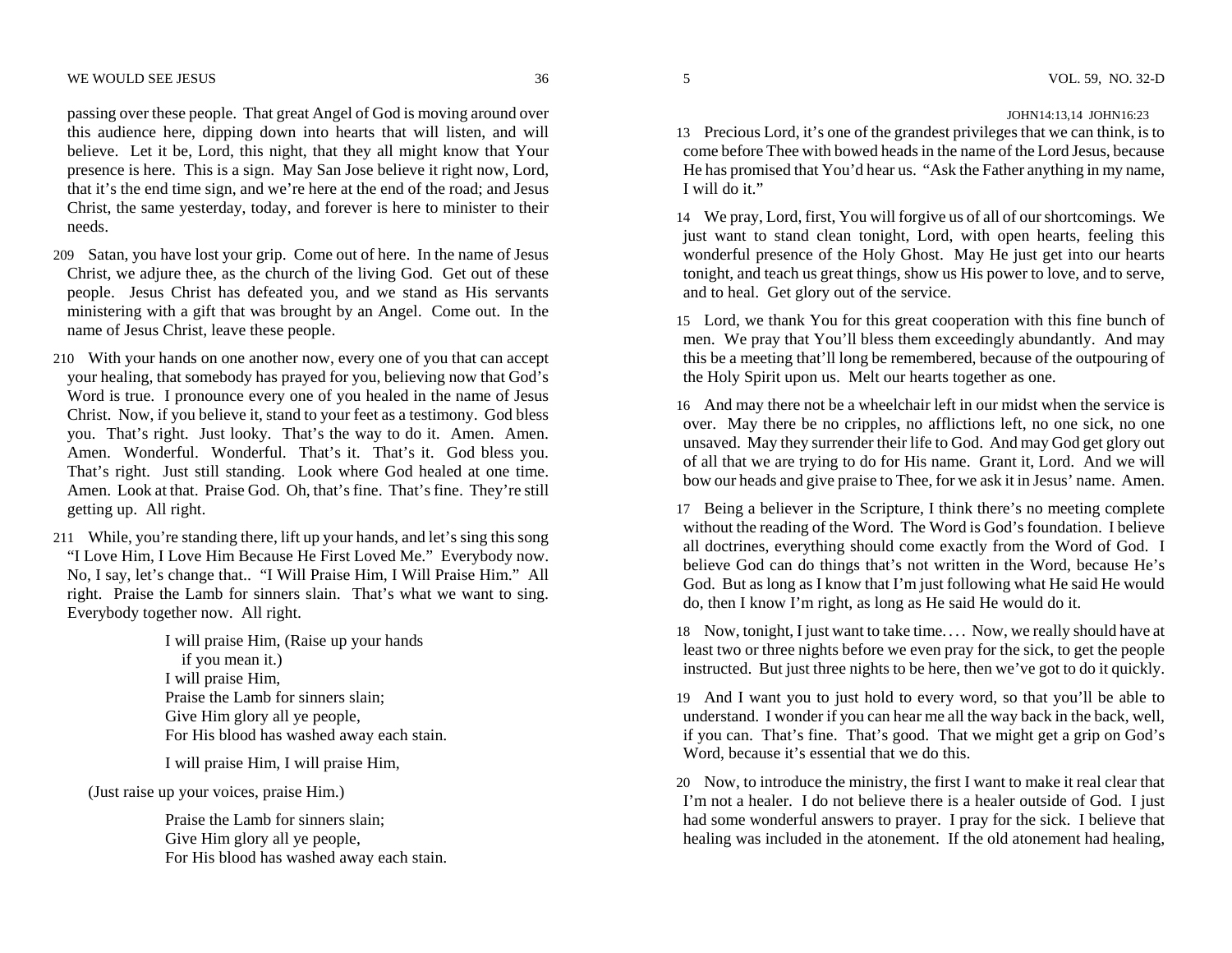and this is better, so it would have to be better in every way. It would have to have also healing.

21 Now, I believe that all these things we're enjoying are of Christ, was finished for us at Calvary, that that told the story there that "He was wounded for our transgressions, and He was bruised for our iniquity, and the chastisement of our peace is upon Him, and with His stripes we were healed." All something in the past, something that God has already done, and it's just our personal faith in a finished work that we get the benefits of His vicarious suffering and death at Calvary. See, it's something that God has already done. And it's just the people on the platform are no more privileged than the one all the way at the back of the building. It's just when your faith believes it and can lay ahold of it.

22 And now, divine healing is not the purpose of us being here. As I will quote Brother Bosworth, he said divine healing is like bait that goes on a hook. You don't show the fish the hook; you just show him the bait. So he grabs the bait and gets the hook. That's the way it is by divine healing. When a man is laying at the point of death, and then he takes ahold of God for healing, he gets . . . God gets the hooks in his mouth. Then he sees that God loves him.

23 As a shepherd.... The story of the shepherd was told once, that the shepherd had a sheep that had a broken leg, and he said, "What caused that sheep's leg to be broke?"

He said, "I did it."

Said, "Well, you must be a cruel shepherd."

 Said, "No, I did it so I could show it special care, so it would follow me."

# ROM8:28

ISA53:5

24 And sometimes God has to let us lay on our backs to look up to let us know that He's still God. Sometimes think.... The Scriptures clearly said, "All things work together for good to them that love God." We know the Scriptures is true.

25 Now, as a preacher, I'm a spare tire. I say it with all this around me here. My good friend Booth-Clibborn, and many of the brethren here on the platform tonight, is who I know are real theologians, and I'm just a Kentucky plow-boy, so I'm.... Now, you excuse my "hit, haint, tote, fetch, carry," and all my language. Just remember, I may not know the Book too

Stand up, say, I now.... This is the first night, but I want to accept it. I want Christ to come to me. I believe He's here. And I know if He knows my heart and knows the secrets of my heart, He's the same Jesus that lived in the days gone by. I want Him for my Saviour right now. I belong to church, but really, I've never been saved, Brother Branham. I want to stand." Say, "I want to be saved, borned again, filled with His Spirit. I want it now." Stand up. Who else, while we're waiting just a moment? This might mean the difference between death and life to you, friend. Don't let this pass by. God does these things for His glory. Someone else? Someone else, just before we pray? All right. God bless you, way back there in the back. I see it, like a family standing. God bless you, young fellow. That's very fine. God bless you, sonny boy. That's very fine. God bless you, little boy.

# MATT19:14 MARK10:14 LUKE18:16

206 Isn't that strange, these little boys up here not over ten, twelve years old. You say, "They don't...." Oh, yes they do. "Suffer little children to come unto me, and forbid them not. Such is the kingdom." Their little hearts hasn't been pulled through too much stuff yet. They're tender, and they can easily receive Christ. The Spirit knocks, and all they know to do is say, "Yes, Lord." I love those little fellows that does that. All right. Anyone else just before we pray now. I see the young lady over here, and a young man and a woman back in the back. I see you way back there, and a young girl. That's fine. God bless you.

207 All right. Now, lay your hands on one another, you that's sick. Now, you that accepted Christ as personal Saviour, immediately after this prayer, I want you to come up here and stand around the altar where we can pray for you. The Lord bless you.

 Now, let's pray for the sick, everybody. Heads bowed. Now, you pray for the next person now, just like you want them to pray for you.

 His presence, the Holy Spirit moving in the building knows your heart. Feel His glorious presence.

# ACTS5:15 ACTS19:12 HEB13:8

208 O Lord, Creator of heavens and earth, Author of everlasting life, giver of every good gift, let Thy Holy Spirit come into this people just now. We know He's in the building. And one time, they laid in the shadow of a man called Peter, and they were healed. They taken aprons and handkerchiefs from the body of another, and they were healed. O Lord, let it know now.... Not only the shadow, but the presence of the Holy Ghost is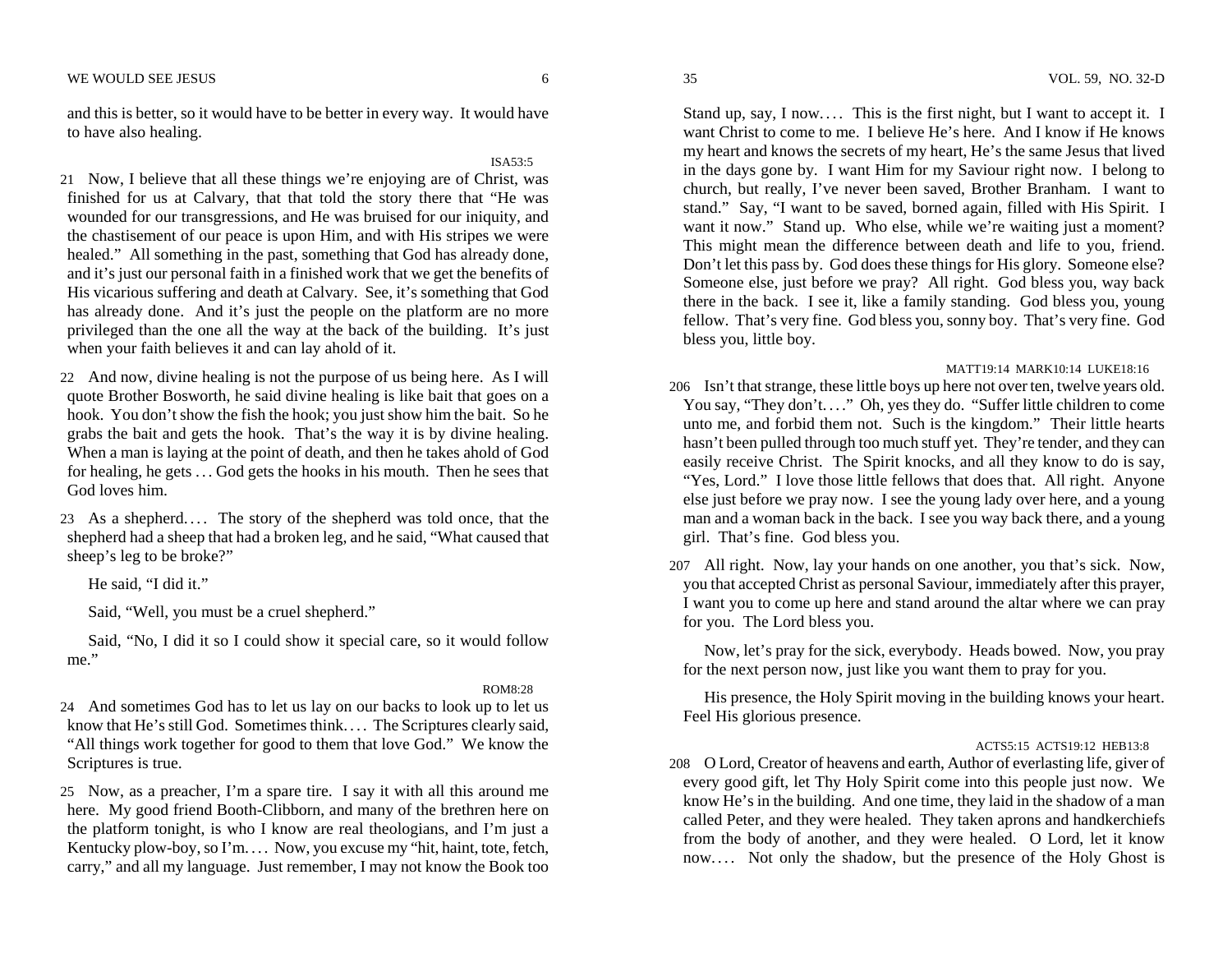and preach the gospel to every creature." You know the Scriptures, Saint Mark 16.

#### MARK16:17,18

- 201 Now, He said, "These signs shall follow them that believe." How many believers are in here? "These signs shall follow them that believe: If they lay their hands on the sick, they shall recover." If God will keep this promise, He will keep every promise. He's God. Don't you believe that?
- 202 Now, I want each one of you people that's sick to raise your hand; every person that's sick, raise your hand. Now, somebody that's got their hands up, lay your hands on one another that's sick; just lay your hands over on each another that's sick. Someone on the wheelchair there, the wheelchair there. If you'll just believe, you're going to see something happen like you've never seen before, if you'll just believe it.
- 203 Now, look. Don't you pray for yourself. No, you pray for the next fellow; the next fellow's praying for you, see. You pray for the person you got your hands on; and the one that's got their hands on you will be praying for you. Now, I will pray for you all here, and this great bunch of ministers will pray, and then, you'll see the glory of God.
- 204 Now I wonder, while you got your hands on one another here, if there would be.... How many sinners in this building that's never accepted Jesus would want to do it right now, believes that Christ is here, would you just stand up on your feet just a minute and let us pray for you? Sinners that has not believed on the Lord Jesus Christ, and knows that this is His presence, and you're a backslider, whatever you are, would you just stand up to your feet just a moment, you who wants to accept Christ at this time? God bless you. Stand up. Someone else now? God bless you, son. All right, someone else? God bless you. Another one? Stand up to your feet, say, "I now want to accept Christ as my Saviour." Stand up to your feet, anywhere in the building. God bless you back there, sir. Another one? God bless you. God bless you, sister. That's right. Another one? We want to see how many will come to Christ.
- 205 Look. The Holy Spirit.... I was starting to make a prayer for the sick, and the Holy Spirit said to me, "Call them sinners." A young fellow standing up back there, how do I know, might be a minister that'll take the gospel, see. I don't know. You have to obey the Holy Spirit. Stand, ever who is wanting to accept Christ while His presence is here like this. You'll never be any closer to Him till you see Him face to face. Stand up. God bless you, son. God bless you. God bless you, sister. Someone else?

#### JOHN12:20,21

26 Now we want to take the subject tonight, first to read a portion of the Scripture found in Saint John, the twelfth chapter, thirtieth ... or, the twentieth, rather, twenty-first.

 *And there were certain Greeks among them that came up to worship at the feast:* 

 *The same* . . . therefore came unto *Philip which was of Bethsaida of Galilee, and desired him, saying, Sir, we would see Jesus.* 

# 27 Hebrews 13:8 said:

 *Jesus Christ* is *the same yesterday, to-day, and for ever.* 

2TIM3:16

HEB13:8

28 Now, I believe that all Scripture is given by inspirations. And the Scripture has got to be right, or all of it right, or there might be that if we could say: some of it's right and some of it's not right, then we get ourself all mixed up. I just believe that it's all the truth.

# GEN5:24 JOSH6:20

29 Now, I may not be able to have faith to make it all manifested, its promises and so forth, to bring them to pass, but I will never stand in somebody's way that does have faith to do it. I might not climb where Enoch did, and take a afternoon walk with God, and go home with Him. I might not have that much faith. And I might not have enough faith to shout like Joshua that knocked the walls down. But I'll certainly not stand in anyone's way who does have that type of faith.

#### HEB13:8

30 So, it's a very odd Scripture tonight, but it's a fitting Scripture. Jesus Christ the same yesterday, today, and forever. And our reading was that these Greeks wanted to see Jesus.

31 I do not believe there has been any person who has ever heard of the Lord Jesus but what longs to see Him. All of us do. I might ask this audience tonight, how many of you would like to see Jesus, and every hand in here would go up. We want to see Him.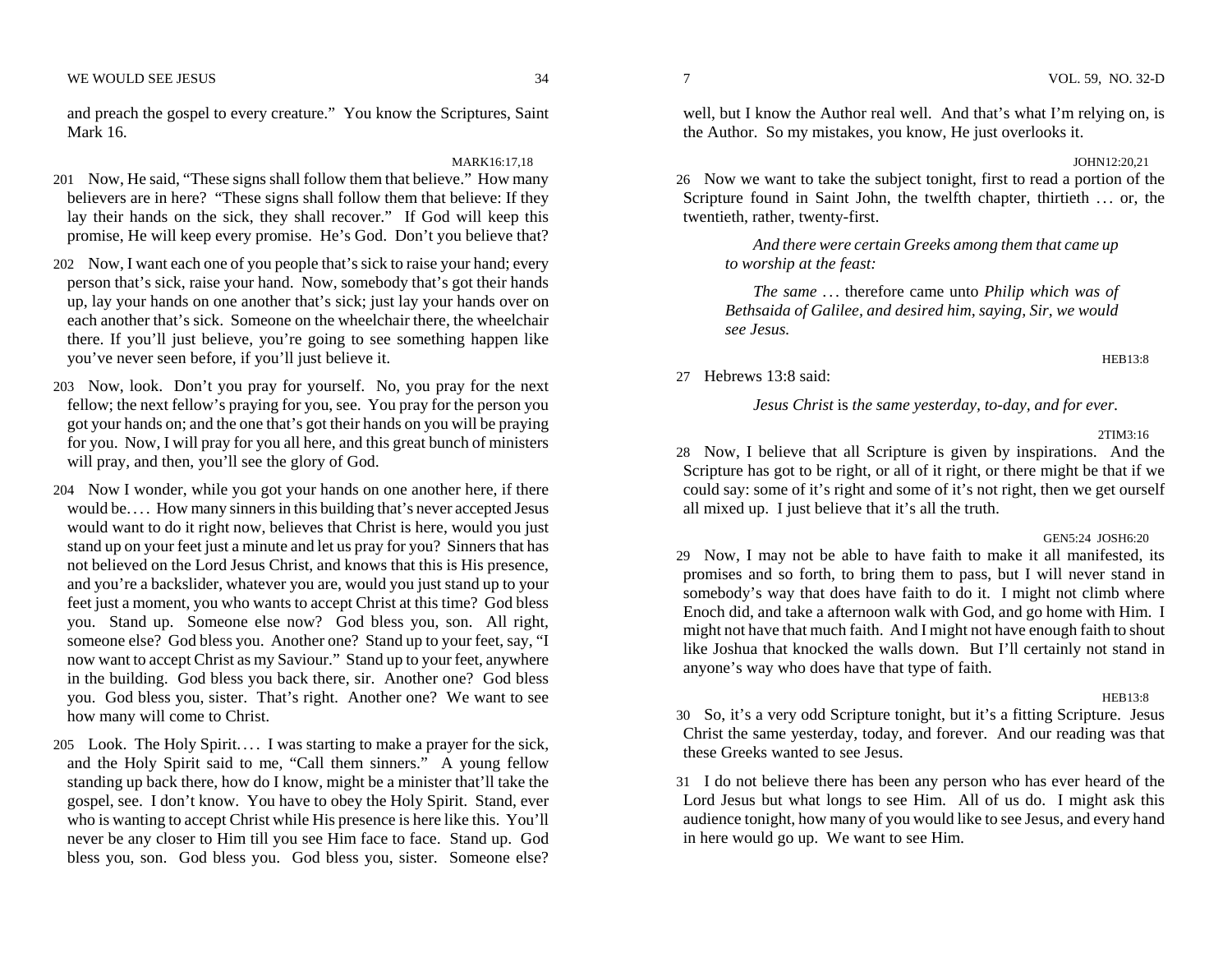32 Then, if these Greeks came to one of His ministers and asked to see Him.... We know the Scripture reading on proves that they've got to see Him. Then, if He's the same yesterday, today, and forever, and we want to see Him, why can't we see Him then?

# MATT28:20 JOHN14:12,19

- 33 Now that. . . . I know that sounds strange. But it's truth, just the same. Now, if He is the same yesterday, today, and forever, He's got to be the same in principal, the same in power, all but the corporal body. That corporal body sits at the right hand of God. But the Holy Spirit is back here to manifest Jesus in every way that He lived here on earth. He said, "The works that I do shall you also. A little while and the world will see me no more. Yet, ye shall see me for I (a personal pronoun) will be with you to the end of the world." Christ in us.
- 34 Then if the Spirit of Christ is in the church, it should be doing the works of Christ; because God set that body aside, the Lord Jesus, His Son. And it was a sanctified virgin born body, that through His blood He might redeem us, who were born after sexual desire and in corruption; that we might be cleansed, not by ourselves or through our own good works; but through His grace we are cleansed from our sins. Because He is that offering laying there constantly atoning for our sins-we who have confessed faith in Him.

# JOHN14:12 1JHN1:7

35 Therefore, we are cleansed by His blood, so that His Spirit lives in the church manifesting itself, moving among the members. "The works that I do shall ye also." I know the translation there is *greater* than this in the King James, but I believe the right translation would be *more* than this shall you do, for there could hardly be greater. He raised the dead, and stopped nature, and He did everything. *More*: It'd be a universal, all around the world in the church at the same time; where God was manifested in one person, Jesus, now, it's manifested in the church universal, around.

# JOHN10:37

- 36 Now, then that great Spirit. . . . If I said the Spirit of God was in me, I would be doing the works of God. Jesus said, "If I do not the works of my Father, then believe me not."
- 37 And I think today we come to the church to find Jesus, and we find our programs instead of the Spirit of Christ, see. If we went to a peach orchard, we'd expect to find peaches; if we went to an apple orchard, we'd want apples. And it'd be strange to find pumpkins growing on an apple tree. But that's just about how we get it today. We say, "Well, our theology is *this*; we've been taught to believe *this*."
- 
- 193 Come believing with all your heart. Oh, my. Here's a baby shadowed with death by cancer. Do you believe that God will heal it, brother? Come here. Satan, you evil spirit. Challenge you tonight in faith. This great ransomed church of God stands here. You are exposed. You're a devil, and we adjure thee by the name of Jesus Christ, the Son of the living God, come out of this child. Believe it; don't you doubt. Baby will get well. Just believe with all your heart; He will do it. All right.
- 194 You're a little lame, but not much. The main thing is your diabetes you're scared about. But you believe God will make you well? All right. Go on your road, rejoicing then, and it'll be gone. You'll be all right, if you'll believe.
- 195 Now, you know you're facing an operation with that tumor. But do you believe that God will heal you? All right, go on your road rejoicing, saying, "Thank You, Lord Jesus, for healing me."
- 196 Now I want to ask you something. When I spoke diabetes to that man, something funny happened to you, wasn't it, when I said that. Just keep on. Go on believing. If you believe with all your heart, you also can be made well. God bless you.
- 197 Now here's a woman shadowed to death: cancer. Yeah. That's right, you do. All right. Do you believe that God will heal you? Lord God, come in the power of the resurrection of Your Son Jesus and make well this woman. I ask this in Jesus Christ's name. Amen.

 (It's twenty till ten. Think we. . . . Oh, I tell you. Wait. We will bring them all ... bring them up tomorrow night.)

198 How many believes with all your heart? If you're ever going to believe, you would believe now. Is that right? You believe now? Now, I want to tell you what the Scripture says. Now, you all.... To me, you look like it's just kind of hazy out there.

# JOHN14:12

199 You can imagine: If one vision made the Son of God weak, what about me? That's the reason I interpreted that Scripture awhile ago, "More than this shall you do," see. Not greater, because there could be no greater, just more. It's His grace that strengthens us.

# MARK16:15

200 Now, here's what He said in the closing of His ministry, when He was leaving the earth and commissioned His church: "Go ye into all the world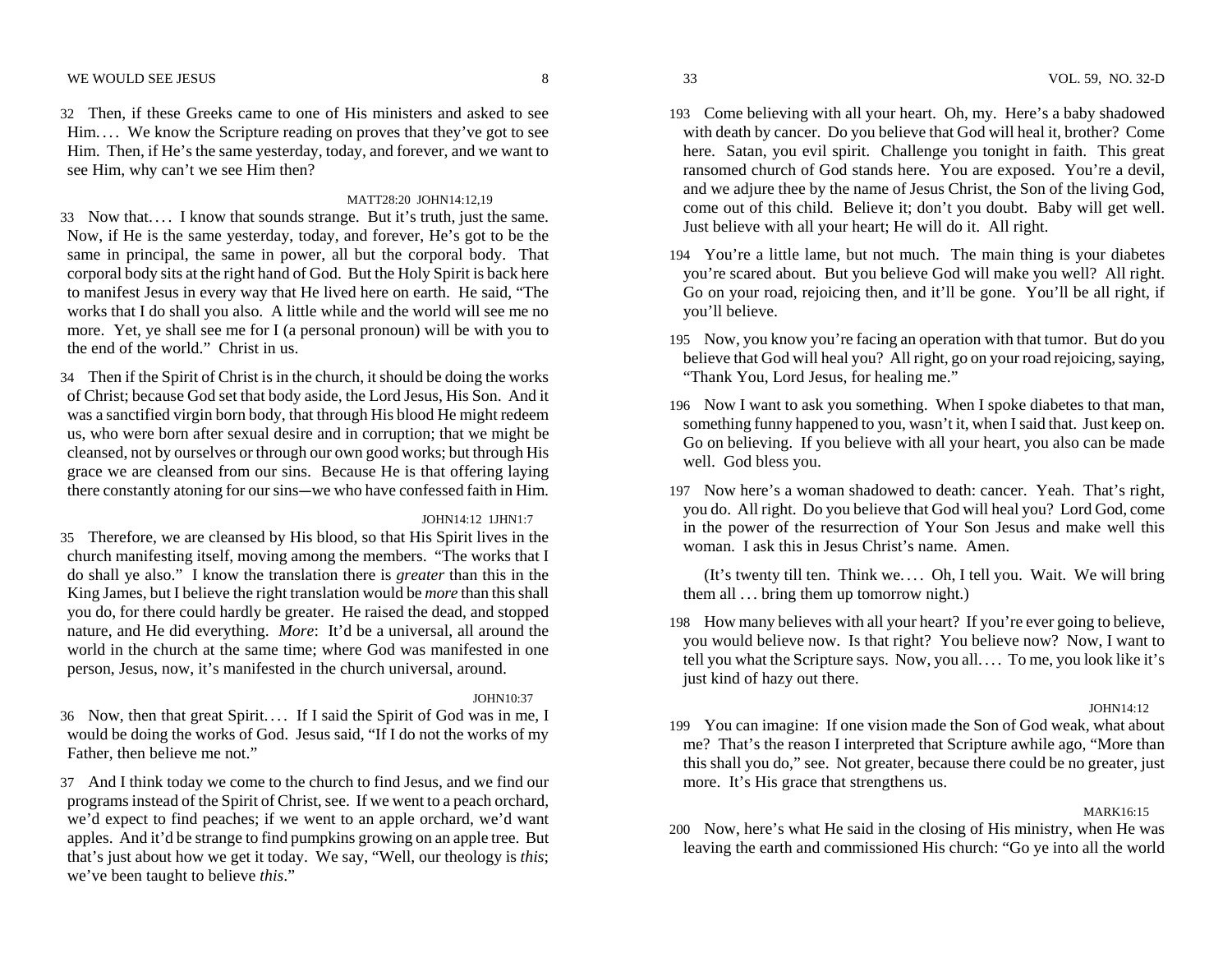had gall bladder trouble. That's right. If that's right, stand up on your feet now. You can go home. It's all over. Your arthritis is gone. Your attitude towards God makes you well.

HEB13:8

- 186 I ask any of you, anywhere in here, to believe with all your heart right now. That's the Holy Spirit. If that isn't Jesus Christ, the same yesterday, today, and forever, I don't know the Scripture.
- 187 You believe the Lord, sister, with all your heart? You're aware something's going on, see. That feeling, that real sweet, kind feeling, isn't that right? If that's right, raise up your hand so the people can see. Real sweet and kind, because between me and you, there's an Angel of the Lord, that light. You've got a growth. That growth's in your head. You're scared. If God will tell me who you are, would you believe it? Don't doubt. Believe. Mrs. Boyle, go home; Jesus Christ makes you well. Have faith in God.

 You want to go eat your supper? That old ulcer's gone. Go on your road rejoicing.

- 188 Come, lady. What's you so nervous about? Oh, just nervous. It's just coming that kind of time for your life. It's going to leave you now. Go home and be well. Jesus Christ makes you well. Just have faith.
- 189 Come here, sir. You got one of the most dangerous diseases there is: heart trouble. But do you believe God will make you well? Well, raise up your hands, say, "I accept it." In the name of Jesus Christ, go and be well.
- 190 Come. Oh, my. Asthma! Do you believe God will make you stop with the asthma? All right, go on your road and be well. Go rejoicing, saying, "Thank You, Jesus."
- 191 All right. A dark shadow's over the woman: cancer. You believe God will heal you of the cancer and make you well? Raise up your hands, accept Jesus. Go on your road rejoicing, saying, "Thank You, Lord Jesus." That's the way to do it. All right. Believe with all your heart. All right, all right.
- 192 Come, sister. That back trouble left you when you come up to the platform. Believe it and just keep on walking, believing God, and you'll get all right. Amen. Don't doubt. Now, go believing.

 Yours also, son. You believe it with all your heart? Just start rejoicing then, and it'll go right out of your back.

HEB13:8

38 But this is what's truth: Jesus Christ the same yesterday, today, and forever. Then His Spirit in the church moves with His church, His same Spirit, doing the same works, bringing Jesus to the world now, just as He brought it in the form of . . . bringing Christ to the world just as He did in the Son, Christ Jesus.

39 Now, we know God does not change. We want to always remember this: that we are finite, and He's infinite. Now, if God ever makes a decision, ever called to make a decision, and God's decision-being He's infinite—He has to continually stay with that decision. See, I can make you a promise, and tomorrow can say, "I was wrong." See, I will say, "I was mistaken. I didn't mean to say that. I see different now." But God cannot, because He's perfect. He knows all things. And His decisions. . . .

40 If a sinner ever came to Him on bending knees and asked for mercy, and God, upon a certain merit, gave that man pardoning of his sin, the next man has to receive the same. Or if He did not save the second man, then He did wrong when He saved the first man. And if a man that's sick ever comes to God and meets the requirements of God....

41 Now, sometimes when we meet the requirement, we think about, well, it's.... Why didn't He answer? God does sometimes that way upon our action to see what our reaction will be, see. Sometimes. . . . Look at the Shunammite woman for instance. See, He wanted to see what her reaction would be. And He does that many times, just to see how we will react. But if we're certain that we have met God's requirement, just stay right with it; He's got to act. You hear it? He's got to act. If He made the promise, He's God and has to keep that promise. He's God. He just can't take it back, and say, "Well, I was mistaken." God makes no mistakes. He's perfect. All right.

# JOHN1:14 JOHN16:28

42 Now, when God led the children of Israel in the form of the pillar of fire, the Angel of the covenant, then that same Angel was made flesh and dwelt among us.... Jesus said, "I came from God, and I go to God."

#### EX3:4,14 NUM14:14

43 Well now, we find out when it was here on earth, the way it behaved itself, that Holy Spirit that was in the wilderness with the children of Israel. Now, when . . . we know it was the pillar of fire. Moses met Him at the bush, and the bush was on fire. Then the pillar of fire led the children of Israel. And He met him there in the name of I AM.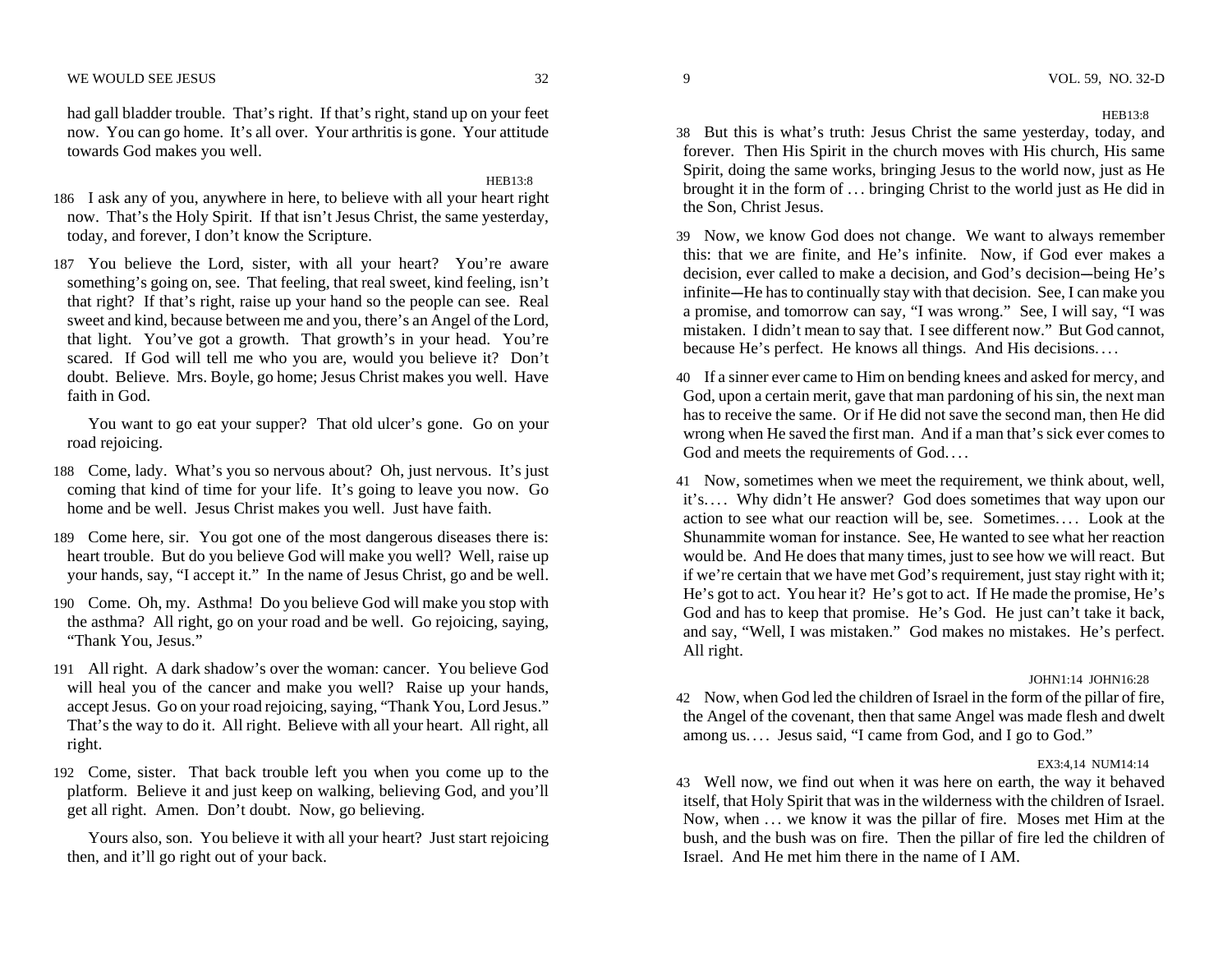# JOHN8:58 JOHN14:19 JOHN16:28 ACTS9:3,4

44 When He was manifested in flesh, He was still, "Before Abraham was, I AM. A little while and the world sees me no more. (He's going away.) I come from God; I go to God." And then after His death, burial, and resurrection, and ascension, Paul was on his road down to Damascus one day ... or, Saul, rather, and all of a sudden there was a light shone around him that blinded him, and a voice saying, "Saul, Saul, why persecuteth thou me?"

ACTS9:5

45 He said, "Who are You, Lord?"

JOHN16:28 ACTS9:5

46 He said, "I'm Jesus. I came from God, and I go back to God." That was the Spirit in Jesus speaking out, God in Christ, manifested.

47 Now, what He was in the days yesterday, living in a body, Jesus, He will do the same today in His church, because that's His program to carry on with His church.

Now, if I asked all the Methodists here tonight, "Do you believe that?"

- 48 All of them, "Yes." Baptist, Presbyterian, Pentecostals and so forth, we'd all believe that. Now, the thing the. . . . We know the Bible teaches it, but will it work? It'll work if we believe it'll work, because it's God's Word, see.
- 49 Now if we can get a idea of what He was yesterday, we can see clearly what He is, then, today. Now, we was reading just now out of the book of Saint John. Now, hold on to these things with all that's in you. We won't have much time to express them in future meetings. But to save time, let's just go back a little bit and find out what He was yesterday. And whatever He was yesterday, He must remain the same today.
- 50 Now, we find Him.... We'll go back to the first book, the first part of the book we just read, Saint John, and just begin to unfold His life and see what He was yesterday, and see the way they seen Him yesterday, and the way He manifested Himself yesterday, then He's got to do the same thing today.

# JOHN5:19 JOHN14:10

51 Now, the first place. . . . Let's settle it for all time. Jesus did not claim to be a healer. He said, "It's not me that doeth the works; it's my Father that dwelleth in me. He doeth the works." Saint John 5:19. Jesus said, "Verily,

with your legs too. You been fallen, haven't you. That's right. Certainly. Do you believe He's going to make you well now? Go off the platform rejoicing; it'll over [unclear words].

 If thou canst believe. We're strangers to one another. The Lord Jesus knows us both, doesn't He?

 I wish I could find that faith like that every night in the first night of a meeting. That's wonderful. Just keep that up.

- 180 That side trouble you have, over there on the end of the row, if you believe with all your heart, it leaves you. You accept it? All right. Stand up on your feet. Stand up and accept it. The trouble's gone from your side now; you can go home and be well. God bless you.
- 181 Hospital's an awful thing, isn't it? I see you've been in the hospital. You got heart trouble, high blood pressure. You believe you're going to get well now? All right, Mrs. Laughlin, you can go home and be well. All right. God bless you [unclear words]. Just go this way and be well. How did He know who you was? Because He's God.

How do you do. We're strangers to each other, isn't it.

- 182 Now just a moment, something happened. There's a younger woman standing here than that. I have to watch; it's a light. Now, just somewhere in the audience. Yes, right back over here: hemorrhoids. A lady sitting there, do you believe that God makes you well, with the hemorrhoids, sitting right back behind the wheelchair there, and kind of in through here to the left there, sitting there. . . . Do you believe that God makes you well? Stand up here, so you can testify. Go home; it's all over. Jesus Christ makes.... What did she touch? The High Priest.
- 183 We're strangers to one another. Do you believe that God know who you are and knows all about you? And you believe He could tell me what you're trouble is? Would it help you?
- 184 Sitting right back across the top of this chair here praying with that throat trouble, sitting there. Do you believe Jesus Christ makes you well, lady? Stand up on your feet if you believe it. All right. Wave your hand to God and say you accept it. All right. Your throat trouble's left you now. You can go home and be well.
- 185 Well, that's the way to do it. What'd you say there? You said, "Oh, Jesus. . . ." then were praying. You was praying, "God, let him call me." Is that right? Sitting right back there. Well, you have arthritis, and you've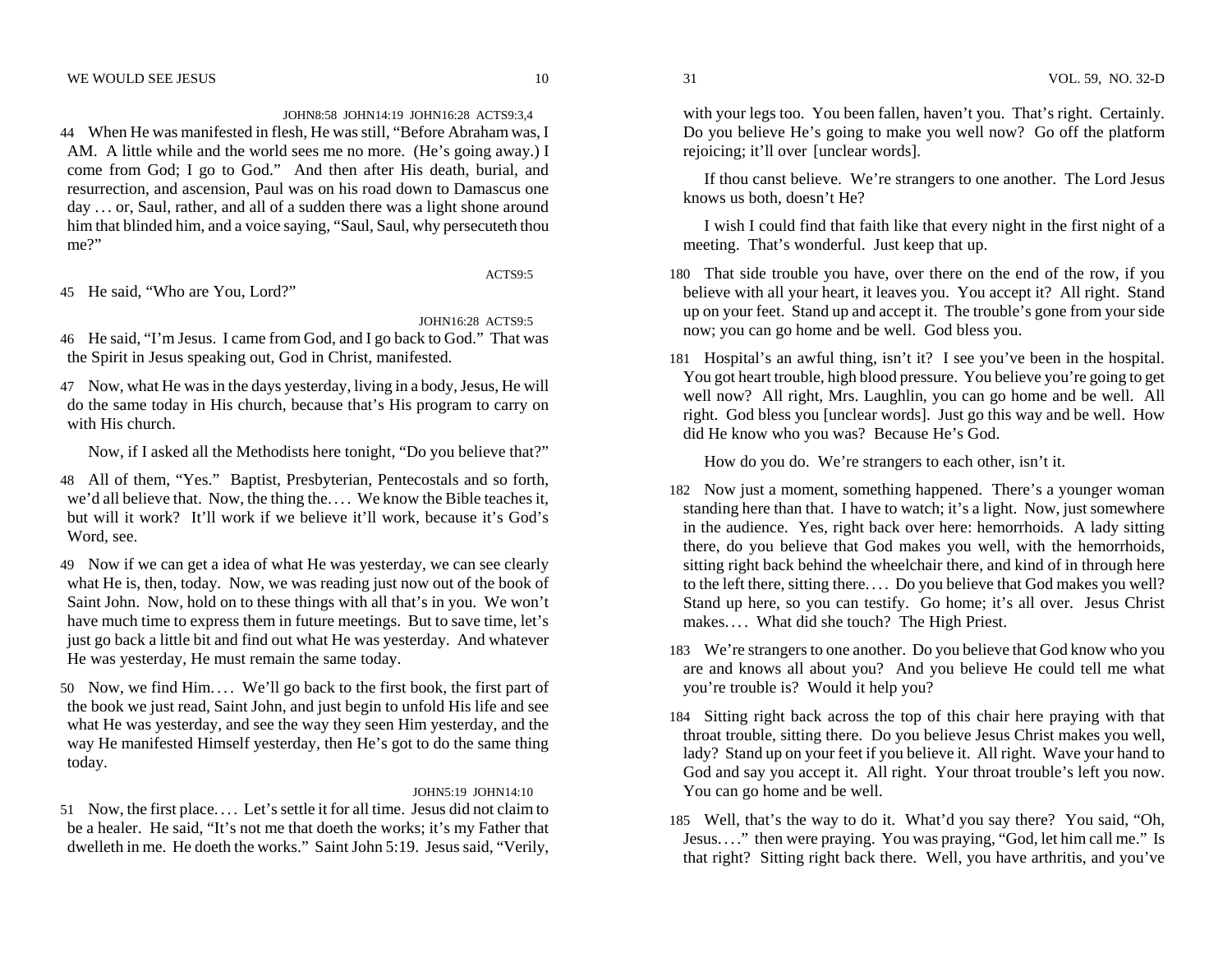Yes, he's got heart trouble. That's not all that's on his mind. Something else, there's somebody in here he's interested in. I can feel their spirit, sitting right here. Yes. Comes before him. I see that it's a woman. That's your wife. You believe God can tell me what's wrong with your wife out there? She's got a nervous condition and a colon condition in the colon. That's right. You believe?

173 You believe God knows who this man is? If God will tell you like He did Simon Peter and that, he'll believe with all . . . and all the rest say you believe? Mr. Harris. That's right. Mr. Harris, go home. You have received what you've asked for.

MARK9:23

- 174 If thou canst believe, all things are possible.
- 175 The lady sitting there with the red dress on, right in front of that man with the wheelchair there, put her hand down in her lap, looking this way: got spinal trouble. Do you believe Jesus Christ will make you well? You're healed now. What did you touch? The High Priest. That's right. Just have faith, don't doubt.
- 176 See, believe out there, just the same as you believe here. God is God. Now, see, she's twenty yards from me. I don't know the woman, never seen her. If that's right, raise your hand up, ever where the lady was? See, there she is right there. I never seen her; I don't know nothing about her. But God knows about her.
- 177 There's something else happened there at that time. Yeah, the lady's crying. You had spinal trouble too. You set there with a little, what, green looking ... like there. All right. That's right. I don't know you, do I? If that's right, shake your hands like this to the people; they know I don't know you. Your spinal trouble's over. When that devil left her, he was screaming for mercy. And that's the reason that screamed out there. You see what it did? It left this lady now. Instead of dark over, it's white over you, healed both of you. Jesus Christ makes you well

#### HEB13:8

- 178 How many believes on Him now? Sure. Have faith. Don't doubt. Jesus Christ, the same yesterday, today, and forever.
- 179 Excuse me. We don't know one another. God knows us both. If God will reveal to me your trouble, will you believe me to be His servant, I'm telling the truth, speaking of Him? I love people, and that's why I'm here, try to help. Well, you're real nervous; you can't hardly eat. You have.... That's right. It's true. That's right. And then you've got something wrong

#### JOHN5:2,3,6

52 He'd passed through the pool of Bethesda . . . or, by it, where there was multitudes of people that were crippled, lame, halt, and blind. And He found a man laying on a ... well, I'd call it in my country, a pallet.

53 I don't know whether you Californians.... How many knows what a pallet is? What part of Kentucky you all from? I thought they was all of Okies and Arkies here. But look like got some Kentuckians here. I was raised on one, so I know what a pallet is.

#### JOHN5:6,17,19

54 Well, this man was laying on a pallet, little blanket or something laying there. And when He passed by, Jesus knowed that he'd been in this condition all this time, and healed him, and went on His way. What if He did that here in San Jose tonight? Tomorrow morning He'd have the same criticism He had then: "Why didn't You heal *this* one, *that* one, and *this* one, and *that* one," see. Jesus said, "I only do as I see the Father doing. The Father worketh, and I worketh hitherto."

55 Now, let's get back and find what He was. We know of His birth in the manger, a little stable in the side and a cave on a hillside in Bethlehem. And we know of His ... part of His boyhood to twelve years old; and then, being showing forth, John the Baptist baptizing Him; and the Holy Spirit coming down from heaven; and then into the wilderness for forty days and nights to be tempted of the devil; and then came forth in His ministry.

56 Now, follow close. Saint John, the first chapter we're beginning with. And we want you to know that the things that you see and hear, may be just a little different from what you have been, maybe, thinking about. But sometimes God does things a little different than what we've got our programs worked out, see. God does that. He did that in the first coming of Jesus. He had it.... The ministry had it.... They had it all worked out some way that Christ was to be. But then He came so different, till they did not understand it. And it could be that way again. I don't say it will be, but say it could be.

#### JOHN1:42

57 Now, we find as soon as He started His ministry, there was someone came to Him by the name of Simon. And as soon as he walked up into the presence of Jesus, Jesus told him that his name was Simon, and his father's name was Jonas. "Thou art Simon, the son of Jonas." That must've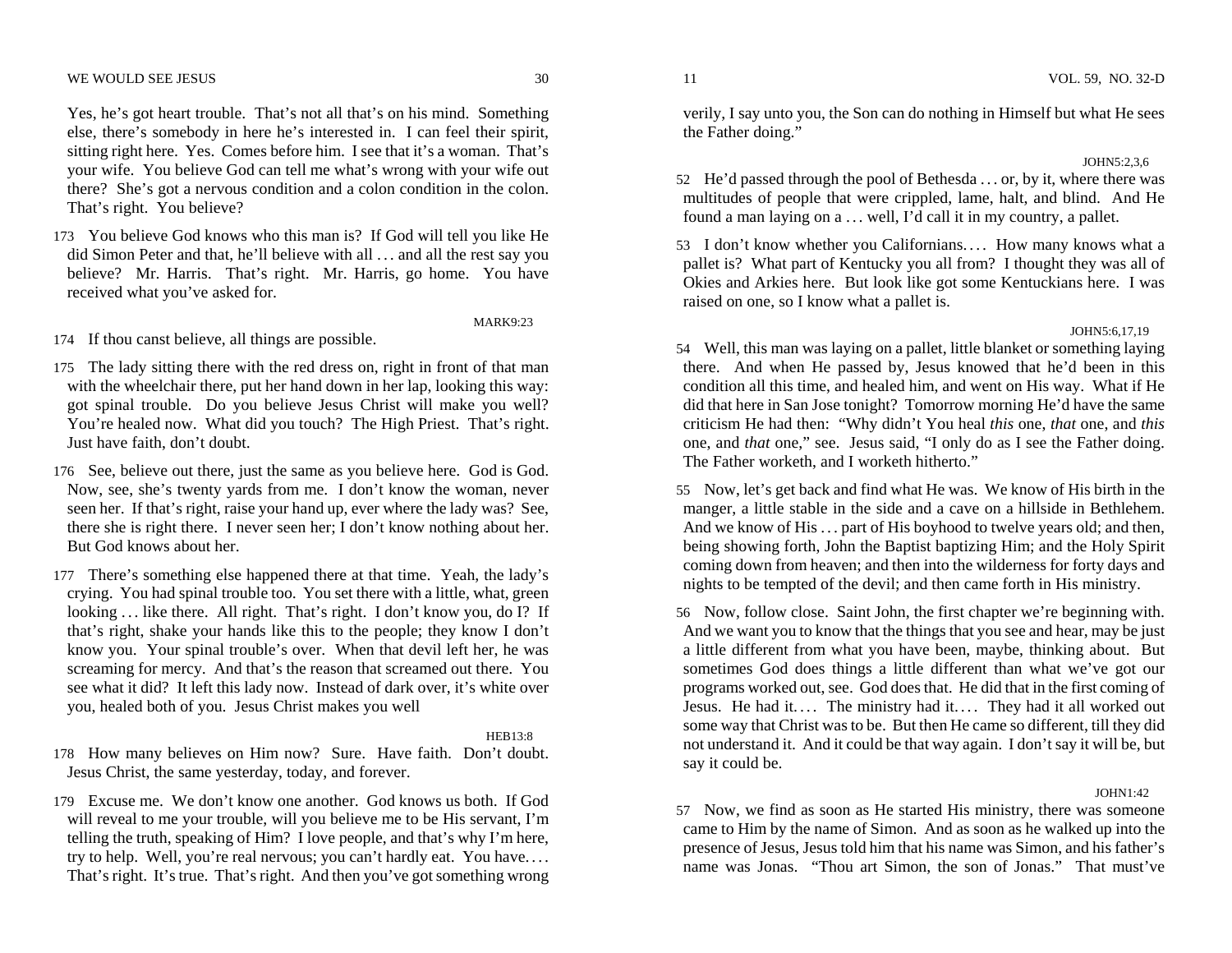#### WE WOULD SEE JESUS VOL. 59, NO. 32-D

affected that man, until we find out that he became later the head of the church at Jerusalem. "Thou art Simon, the son of Jonas."

- 58 There was one standing by, by the name of Philip, a righteous man, a good man that became a servant of the Lord Jesus. And later, we find him about two days later making a trip around the mountain to find one of his friends. That was certainly a good sign that he'd really got in contact with Jesus: He went after somebody else.
- 59 The Spirit of God in a man or a woman, if they have really found this great Pearl of great price, they'll try to get somebody else to it, just as quick as they can, because it's the Spirit of God, trying to call everybody to Him. "If I be lifted up, I will draw all men unto me."
- 60 Now, and Philip, when he went. . . . Let's just take a little drama so the young folks will catch it. I can see him go and knock on the door. And Nathanael's wife spoke to him and said, "Good morning, Philip. Looks like you're kind of tired this morning."
- <sup>61</sup>"Yes, I've run all night." They tell me it's about fifteen miles around the mountain. And he said, "I come to find Nathanael."
- 62 She said, "Why, Philip, he just walked out to the olive orchard just a while ago. You'll perhaps find him out there somewhere looking over the grove." Must have been a farmer, but an honest and just man.
- 63 And go out with Nathanael quickly into the grove, and he finds Nathanael on his knees, praying. Well, as a Christian gentleman, he wouldn't interrupt him when he was praying. He just waited till he finished. And when he got up off of his knees, I can see him turn around, say, "Philip, what doest thou here?"

#### JOHN1:45

64 Now, they didn't have time to talk over a lot of things like we do. But the message was urgent. And if it was urgent then, how much more is it urgent now? Here he not, "How's your farm getting along," or so forth, but quickly to the point. "Come, see who we have found, Jesus of Nazareth, the son of Joseph."

65 Quickly, this staunch man rode out, straightened up his robe, and said, "Now, wait just a minute, Philip. I know you to be a just man. I know that you're a good man, and it would be.... It's so strange and hard for me to see that you've gone off on the deep end. Do you mean to tell me that you've fallen for some something like that, that this Jesus that you're speaking of, this Galilean prophet, is the Messiah that we're looking for?

like our Lord and a woman at the well met to talk, and converse with one another. And He found, by some way, the moving of her spirit, what her trouble was. I believe God sent her up there. Don't you believe that? I believe He sent you here too. Sure He did. For it's for some reason that you've come.

168 Now, if anyone can notice.... If you could see, between me and the woman, there stands that light, right here now, going right to her. She is a Christian. She's a born again Christian. She is. And she's suffering with a tremendous nervous condition. That's right. Them feelings comes in the evening time, kind of late, you get weary, weakness from your work. Then you got a.... Something else on your mind that's really bothering you. That's right, isn't it? You believe God can reveal it to me? It's a growth. You believe God can tell me where the growth is? It's on the breast. Now, you believe God's going to make you well? If that's right, raise up your hand. All right. Go believing it. That's all there is to it. Me calling you on that.... Go this way if you want to, sister. Come right here, sister.

Do you believe out there already? Now, just real reverent....

# JOHN1:45 JOHN4:6,7 HEB13:8

- 169 Now, that was at the woman at the well. Now, this is a man. Now, Philip went and found.... Or, Andrew went and found Peter, brought him up. Or either it was Philip went and found Nathanael, or one of the men's case (See), like in the 1st chapter of Saint John. A man. . . . I guess this is our first meeting. You've met me one time. Just introduced yourself. 'Course, I guess that's been some time ago, and I wouldn't know nothing about you. All right, here's our first time of meeting. Do you believe that God that was in the days of Philip and Nathanael is still the same God today: Jesus, alive, the same yesterday, today, and forever?
- 170 If the Lord will reveal to me something that you know something in the past, like He did, ever what it was. See, I don't know what I say, because it's my lips, but it's His voice. You see, He just speaks it. You believe, would you, sir?
- 171 Would every man in here believe if He would do the same? All right. May the Lord grant it. I keep watching that clock. I'm thinking about ninethirty. You see, I'm trying to keep that off my mind, see.

You're suffering with high blood pressure. That's right, isn't it.

172 You think I guessed that? He's a fine man. That's fine, if it was. Let's look this way. Seemingly, there's something else on his mind anyhow.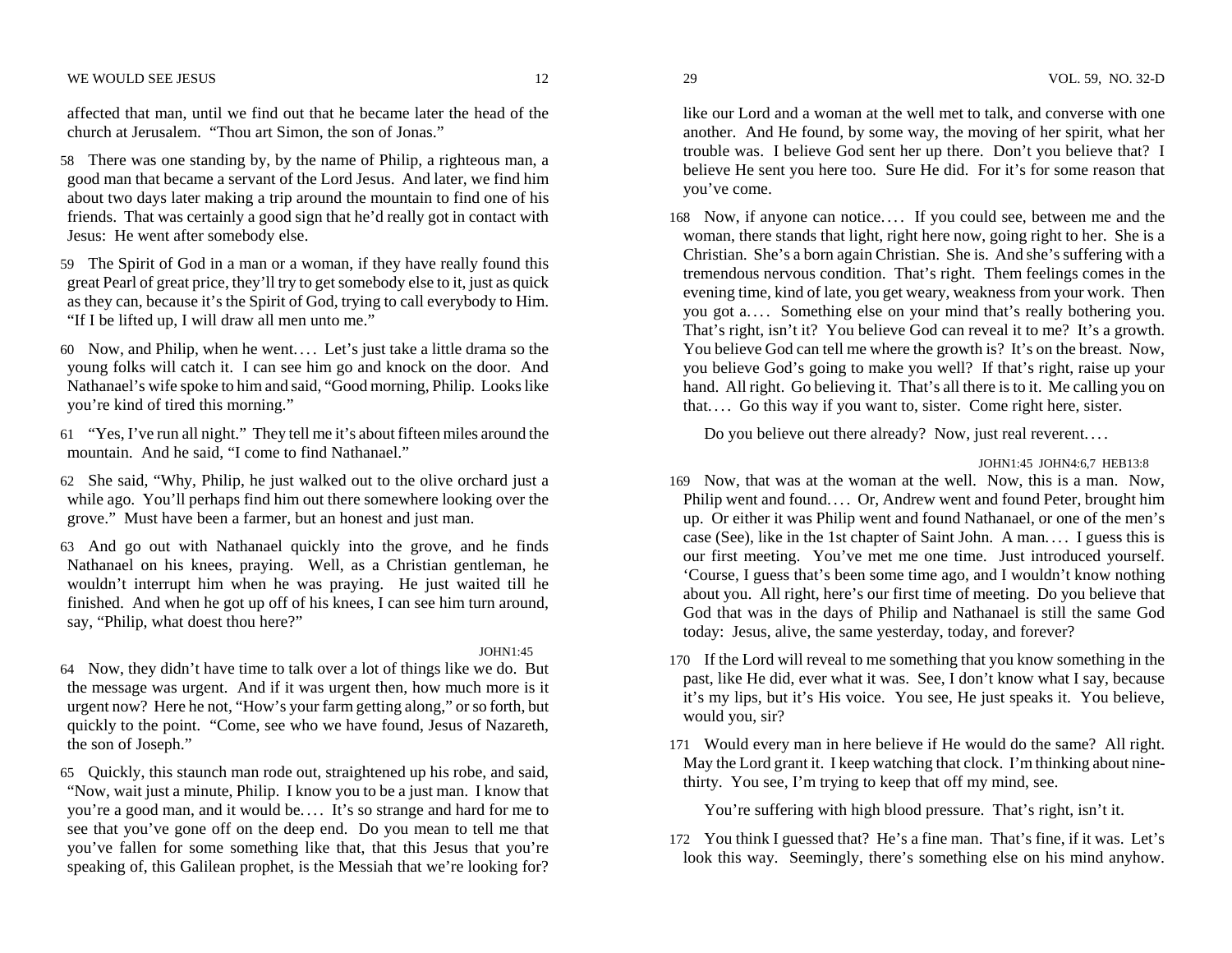know the woman; I've never saw her. Now, here's a picture of Saint John 5 . . . or, Saint John 4, a man and woman meeting for the first time on earth.

- 161 Now, if I go up to the woman and say this.... Perhaps she's sick, perhaps she isn't. I don't know who she is, don't know nothing about her. But what if I went up to her and say, "Sister, you sick? She'd say, 'Yes, I'm sick,'...." Lay my hands on her, say, "Glory to God, God heals you. Amen. Believe it. Go off the platform rejoicing. Believe that you're healed." She had a right to do that, because the Scriptures teaches that she's already healed. Now that would be fine. That's what God's been doing for years.
- 162 But He's God. He wants to get just a little closer to you now. Now, what if the Lord tells her something about herself that she knows I don't know nothing about. Then if He knows what has been, He surely will know what.... If He could tell you what has been, you can take His Word for what will be. If He can reveal the past, surely, He could tell the future. Is that right?
- 163 Now, you do the same thing out there. Just be praying. And after a night or so, when you see the kind of the suspicion, sitting waiting, wonder, anticipation (See), that'll break down. Then the Holy Spirit will just go over the audience, and you'll see everything take place. It's your faith that does it.
- 164 Now, if this woman and I, both with our hands up, we never met before in life, never seen each other before, just our first time ever meeting. If the Lord will tell that woman something that's wrong, or something about her I don't know, all of you will believe? Would you just raise your hand, say, "I believe; I believe."
- 165 Now you know it'll have to come through some power, 'cause we don't know one another. Now, you can be like the modern Pharisee was, say it's evil, then you get that reward. Then you say it was Christ, like the woman at the well did, and got His reward.
- 166 Now, just to speak with her just a moment, because I've never seen her. Now, here's the same thing I thought He done to the woman at the well. Now, see, I want to speak with you, but as soon as the anointing gets into the audience and you start believing with all your heart, then it'll go out there.
- 167 Now, I don't want you to say nothing, but just whether it's right or wrong to whatever is said. You be the judge. Now, as we're meeting just

Why, if the Messiah would come, the high priest would know about it. All the churches would know about it. Everybody would know."

JOHN1:46

66 But I think Philip give him the best answer that anyone could give. He said, "Come, see for yourself." That's the best way, friends. Come, take your Scriptures, take the Bible and look it over. Compare scripture to scripture and see if it's right.

67 Now, we find out then, that after he had said that to him, he got ready, and along the road he was coming. I can imagine Philip saying to him something like this, "Nathanael, do you remember that old fisherman that you bought them fish from last summer?"

"Oh, the old fellow, Simon. Yes."

# DEUT18:15 JOHN1:42 ACTS4:13

<sup>68</sup>"You know, you wanted a receipt, and he couldn't even sign his name to the receipt." The Bible said he was ignorant and unlearned. "Well, he came up before this One that we know to be the Messiah, and He said to him, 'Your name is Simon, and your father's name is Jonas.' Now, Nathanael, let's us be gentlemen. You know the Messiah is to be the Godprophet, for Moses, the one we believe, said, 'The Lord your God shall raise up a prophet liken unto me,' and the Messiah is to be a prophet, Godprophet, the God of the prophets. But He's to be like a prophet. And wouldn't that just fit Him just exactly? When this old ignorant fisherman came, and He told him that his . . . what his name was and what his father's name was?" Philip might have said something like this. "It wouldn't surprise me He didn't know you."

<sup>69</sup>"Oh, now, just a minute. You're not putting any of that. . . . He will never be able to read my mind. You just wait till I get around there; I will tell Him about it."

#### JOHN1:47

70 And perhaps Jesus was standing. . . . Maybe it was in a prayer line. Or, maybe it was just standing talking to the people. But however, when they arrived, and Philip came up into the line with Nathanael, Jesus looked at Nathanael for the first time, and said, "Behold, an Israelite in whom there is no guile."

 I can imagine Philip punched him, said, "What did I tell you? See there? What did I tell you?"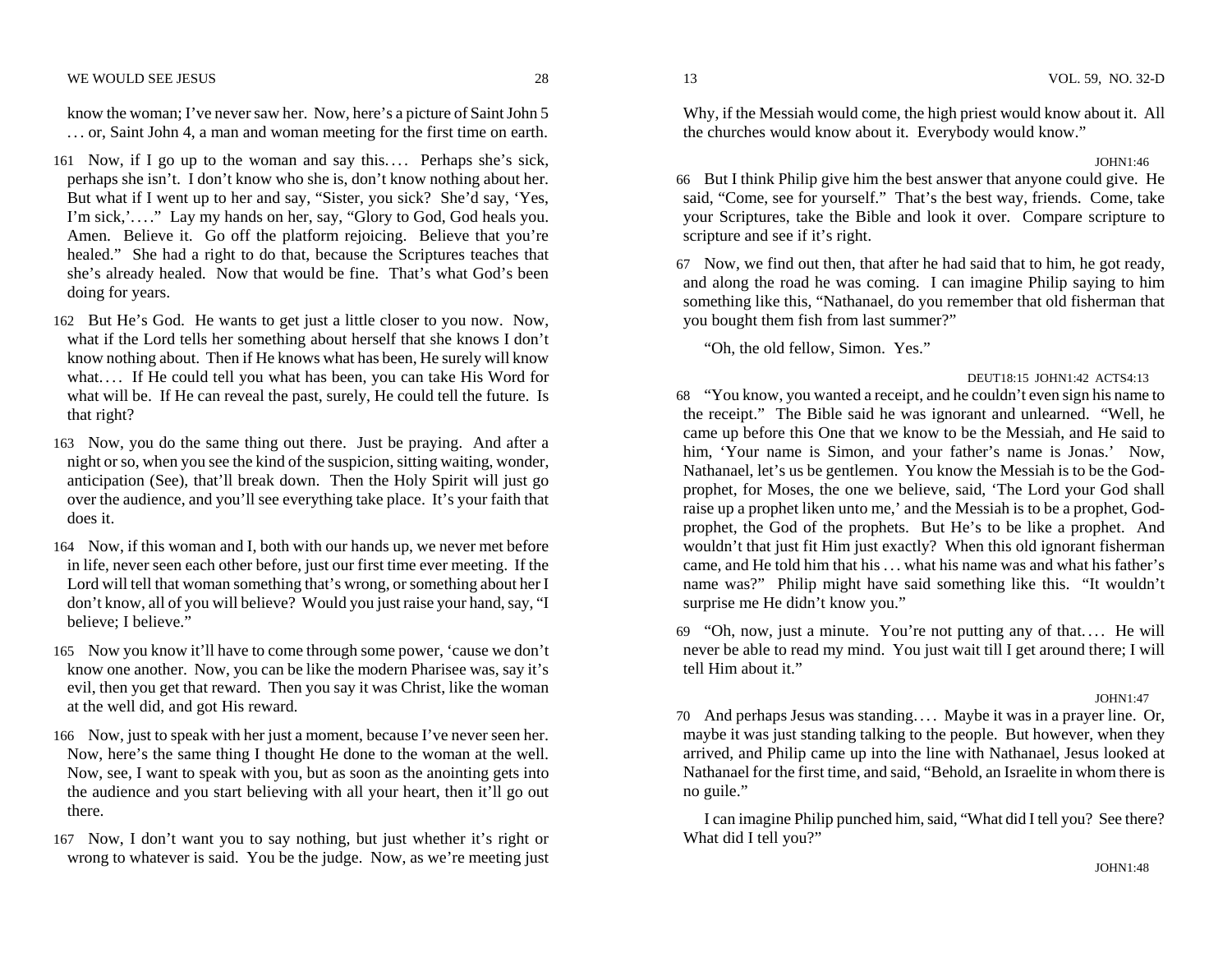71 And it astonished this man. And he said to Him, "When knowest Thou me, Rabbi? Teacher? When did you ever know me? This is the first time we've ever met."

72 Now, He didn't know him by the way he was. . . . He did not know him the way he was dressed, because all the Oriental people dressed the same way. He could've been an Egyptian, he could've been a Greek, or something else. I'm told they all dressed alike then, wore a beard and so forth.

73 "When did You know me?"

JOHN1:48

JOHN1:48

74 He said, "Before Philip called you, when you were under the tree, I saw you," fifteen miles around the mountain, day before. Yet, "I saw you." What eyes.

JOHN1:49

75 Oh, quickly then, this staunch Hebrew, who was called to eternal life, fell on his face and said, "Rabbi, You are the Son of God. You are the King of Israel." Oh, he believed it, because he knowed that Messiah was the God-prophet, and only Messiah could do that. Now, hold that close. Messiah was the only one could do that. And he was looking for that. That settled it.

# MATT12:24 MARK3:22 LUKE11:15

76 Oh, there were those standing by now, that did not believe that. We will take that up later, of the Jews, the great staunch and the big high churches and so forth. They were standing by. And not out loud, but in their hearts, they said, "This man is a fortune-teller, or a devil." And we all know that fortune telling's of the devil. "This man is a fortune-teller, or maybe he has a telepathy. He is a mind reader. He has Beelzebub, the chief of the devils telling Him that."

# MATT12:31,32 MARK3:28,29 LUKE12:10

77 What did Jesus say? He said, "You speak that against the Son of man, it shall be forgiven you." But in so many words, to break it down, "Someday, the Holy Spirit's coming, and He will do the same things that I done. One word against it will never be forgiven."

78 Now remember, the Jews were looking for Him. He was pointing to the Gentile age. That sign was never performed before a Gentile. It was to a Jew and a Samaritan, because they was both looking for His coming. Now.... They were taken out then as a nation. But now, it's the Gentile's

California a few days ago, was the most outstanding you've ever seen. What does it do? If I die tonight, the church knows I've told the truth. God's vindicated it. The scientific world knows it. George J. Lacy said, "The camera will not take psychology. That light struck the lens. It was there." See? There it is in Washington D.C. now, and so forth. It's the truth, friend. It's the truth. And don't let. . . . Now, not me, I'm nothing to do with it, see. I'm just your brother.

157 But you see, in every age, they've let these things go by. How about you Catholics back there about Saint Patrick? They never knowed who he was till he was dead: Saint Francis of Assisi. How about Joan of Ark. You burned her as a witch to a stake, because she saw visions and things. Thought she was a witch and burned her to a stake, because she was God's prophetess. See, she was a Beelzebub to you. Then you dug up them priest's bodies that did it and throwed it in the river to do penance. But let me tell you something. It's always that way. It goes by, and you don't know it until it's over. That's the same way as with our Lord. It's every age that way.

 Now, for you people here with this lovely Spirit, come right in and believe now while we pray.

- 158 Father God, it's a great moment just now. Hundreds of people are sitting here. They're waiting. Hundreds and hundreds, this is their first time. And here I stand. I don't know what to do or what to say. But Thou knowest all things. I pray that You'll help me now, Lord. And may it be so, that I could just submit myself to Thee, and this audience could submit themselves to Thee. We could be so committed to God that we wouldn't think our own thoughts, but we would think His thoughts. And may I be so committed to You, Lord, that Your Spirit would use my lips to speak, my eyes to see, not for the glory of man, but that the people might know that God keeps His Word, and it's at the end time. And may many repent and many be healed. For we ask it for God's glory in the name of His Son, Jesus Christ. Amen.
- 159 Now, just for a few moments, everybody reverently. Now, don't move around; just sit real quiet. Watch this a-way, pray. Now, you without.... You out there with sickness, not going to be in the prayer line, just look this way and start praying now.
- 160 Now, the woman and I meet for the first time, I guess, in life. If that's right, so the audience will know way back, just so they see your hand; they can't hear your voice. This is our first time ever meeting. I would never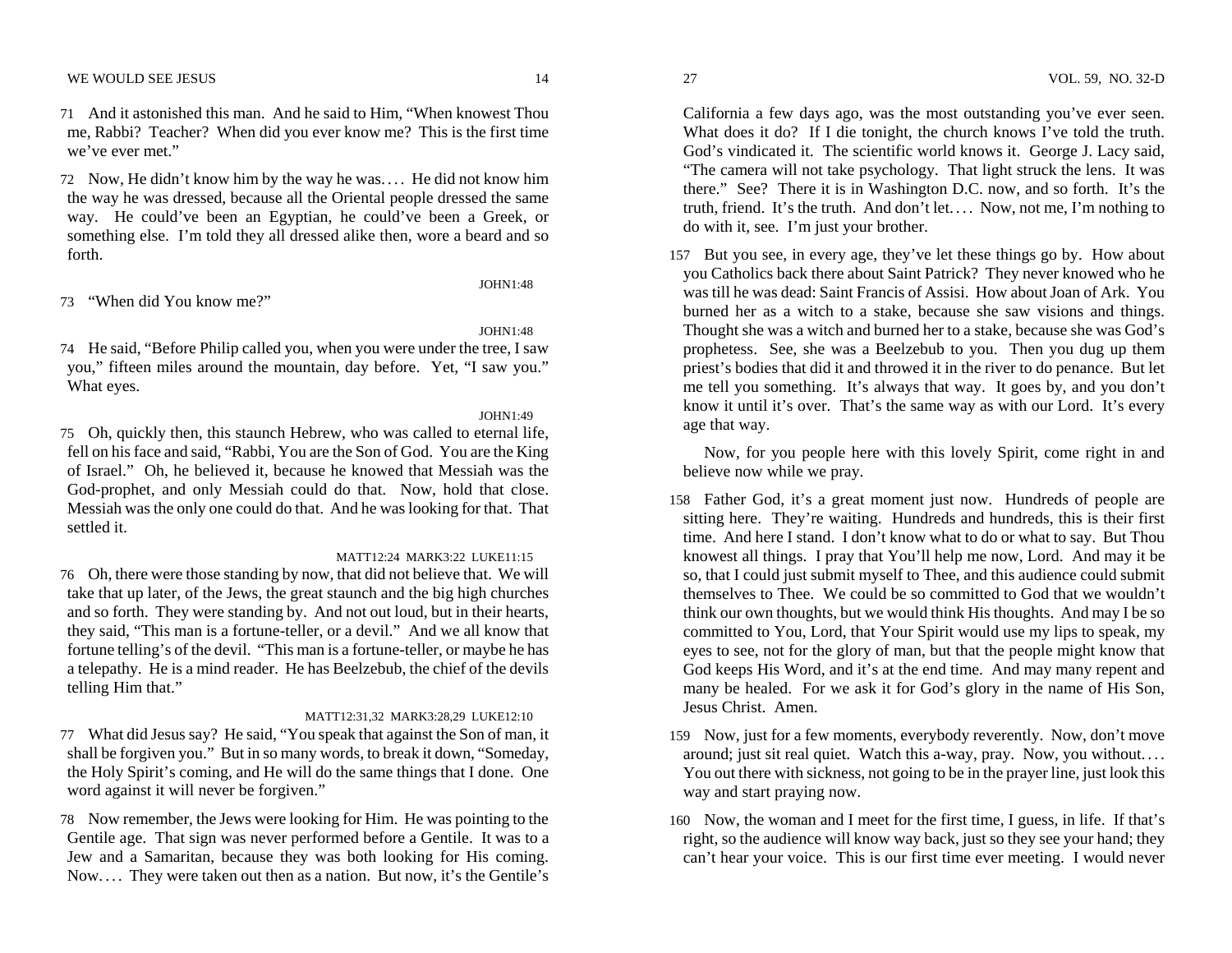- 150 But it's not God's requirement. See, God has already sent Christ, and Christ died; He was wounded for your transgressions, with His stripes you were healed. And the thing's settled. See, the thing of it now is for you to believe it. It's your.... It's yours.
- 151 You say, "I got saved last year, Brother Branham." No. I beg your pardon. You just accepted it last year. You was saved nineteen hundred years ago when He died, see, see. No, see, and you're already healed. Every one of you's been healed since back at that time. See, the devil has no legal rights to hold you. He's just a bluff. That's right. Because Christ stripped every legal power he had when He took it away from him at Calvary. You know that. The debt was paid completely right there. So, the only thing is just you to believe what He said, and accept it, and hold on to it.

#### $HEB13.8$

152 Now, now, here we got all the Scriptures and everything laying right out here. Now, will He do it? Now, the next thing, will He do it? Now, you see where I'm standing? I am absolutely going to be found in a few minutes a false prophet, or telling the truth. God's going to be found, Jesus Christ the same yesterday, today, and forever, or the Scripture's wrong, see.

#### 1KNG18:36 JOHN5:19

- 153 Now remember, Jesus said He could not heal. We will get into it different nights. He did not heal. He only did what the Father showed Him to do, what He could see the Father doing. How many ever read that? Saint John 5:19, "I do nothing, unless I see (not hear, but see) the Father doing it." Then had to be a vision. The prophets all did that. When Elijah laid everything out at Mount Carmel, he said, "Lord, I've done of all this at Your command." Everything was laid just the way it did, because of His command.
- 154 Now, I'm your brother. And brother, sister, I wouldn't be here for nothing in the world as a deceiver. I love you too much for that. And God knows; what about Him, see?
- 155 I'm here. I've saw visions since I was just a little boy. You've got my life story here and all about. It's went around the world. The picture of the Angel of the Lord, that pillar of fire, how many's ever seen that? Let's see your hands. Sure.
- 156 They didn't have any more. The Angelus Temple took it all, and they had enough books to ten minutes awhile ago—a thousand. So, that's all they had. But it's in Washington D.C. They just got another up here in

age. Only three: Ham, Shem and Japheth's people from Noah, which we believe that all of our human race spring from those three.

#### MATT12:24 MARK3:22 LUKE11:15 JOHN1:49

79 Now, notice. "Thou art the Son of God, the King of Israel." That's what a real true Jew thought. But the other side said, "He's a fortuneteller." What? Because Jesus pronounced that horrible thing with no forgiveness, because they were calling the Spirit of God an unclean spirit, doing the thing that the Bible predicted He would do, and then when it was done before them, they said it was of the devil. That was to never be forgiven.

#### MATT10:5

80 Now remember, we Gentiles in those days were still heathens. We were worshipping idols. We wasn't looking for no Christ. But there was another class of people called the Samaritans. Now, Jesus came to His own. When He sent out His disciples, said, "Go not in the way of the Gentiles, but go rather to the lost sheep of Israel." Matthew 10.

#### JOHN4:4

81 Then notice, that when He.... One day He.... Saint John 4 now. He had need to go by Samaria. I wonder why. See, when God does anything one time, He's got to do it the same the next time, or He did wrong when He did it the first time. Then if God made Hisself known through Christ, manifesting it like that to the Jews, and called out the disciples in that manner; there was another class of people that was looking for Him, a Messiah to come. That was Samaritans. And when these Samaritans, when they were looking for Him, Jesus had need to go by to see them.

#### JOHN4:8

82 And we know the story of Saint John 4, when He sent His disciples in to get some vittles. And then when they were gone in for this food, He sat down over against the well, perhaps a panoramic, something like this. And being a Jew, yet about thirty years old....

### JOHN8:57 JOHN10:20

83 I think the Scriptures kind've lead us to believe that He looked fifty, because in Saint John 6, they said, "You mean You saw Abraham? and You're not a man over fifty years old? Now we know that You've got a devil, and You're mad."

84 He said, "Before Abraham was, I AM."

JOHN8:58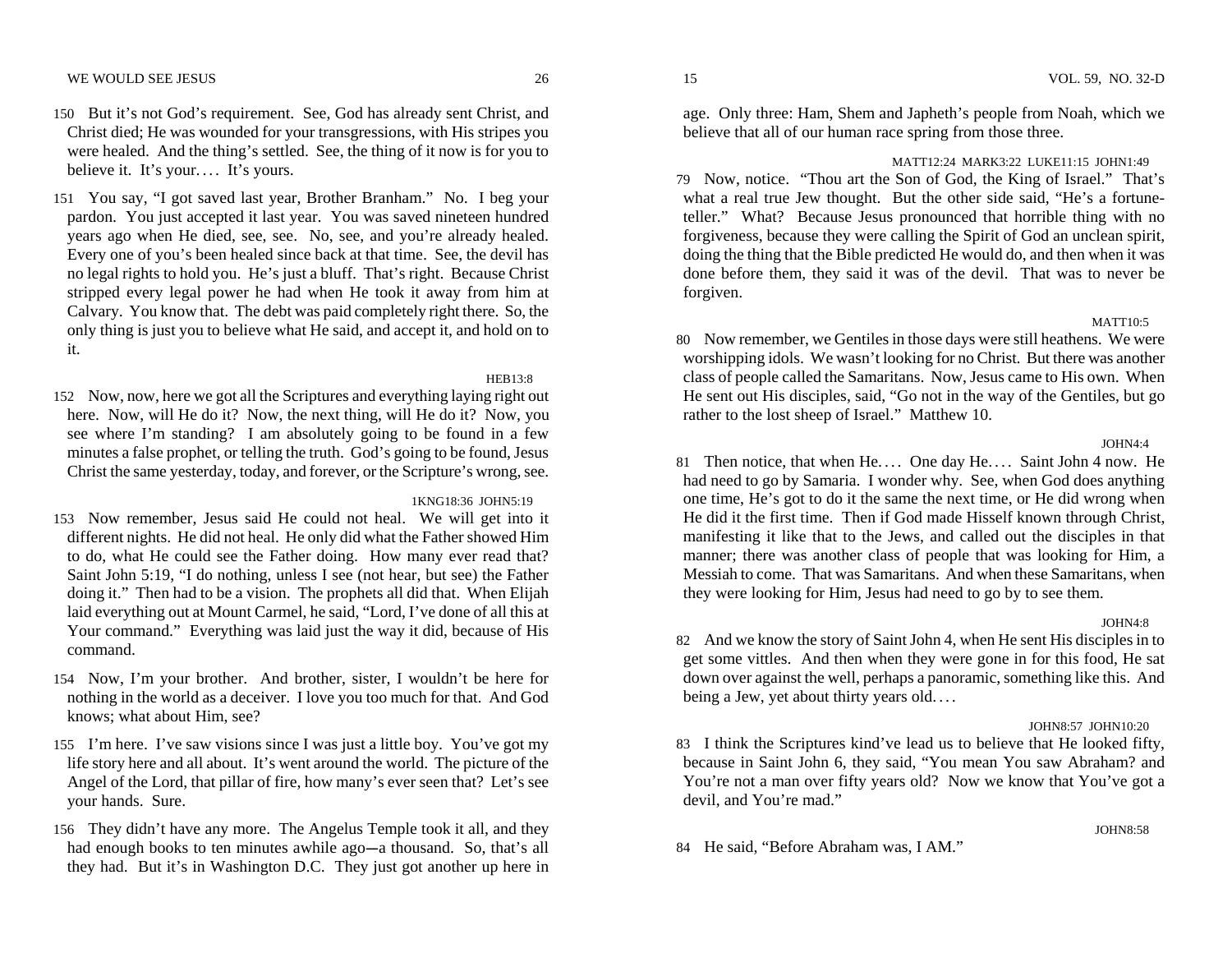- 85 Notice. And here now at this Samar... the public well.... Now, while they all went up there for water, especially the women to get their daily water to do their cooking and whatever they had to do.... All was away from the well at the time, and Jesus being weary in His way, tired, sat down on the side of the well.
- 86 Let's just for a drama's sake, say, He's sitting back in some grape vines, just leaning back, resting a little. And up come a lovely woman. Now, she was a woman that we believe to be ill-famed, we Westerners. But she came up to the well to get some water. Maybe she didn't come with the rest of the women, because maybe the way she was living, we'd say. She couldn't come with the rest of them. And then. . . . Yes, as Brother Clibborn said, "It could've been the wrong time for her to come."

JOHN4:7 87 And however, she came up to the well. And let's say she had a water pot on her shoulder, walking along. And she was thinking about something. She hooks the little hooks into the little pot, and she starts on the windle to let it down in the well. And she heard someone said, "Woman, bring me a drink."

JOHN4:9

88 And she turns. She had not seen anyone when she was approaching . . . or, coming to the well. And she looked, and she saw a man sitting over against the side of the well. And it was a Jew. And she quickly said to Him, "Oh...." In other words, "We got a law of segregation. You being a Jew, You have no right to ask a woman of Samaria such a question. We have no mixings, no dealings."

 $JOHM4:10$ 

- 89 And He said, "But if you knew who you were talking to, oh, you would ask me for a drink." What was He doing? Now, you'll have to take my word for this. It's been Scriptural till right here. I believe that He was contacting her spirit. The Father had showed Him to go up there, because He said He did nothing till the Father showed Him. But then He was. . . . He knew this woman was coming. But now what would be next, He doesn't know.
- 90 For instance, here. I believe that God sent me to San Jose. Now, you're here, but I don't know what next; if it's the Spirit of God, then after awhile, I will begin to speak to somebody, just like He did.
- 145 So, these gifts are put in the church to bring the church to God to let you know, to show you what Jesus died for is your personal property. They have first.... In the first there is apostles, prophets, teachers, pastors, evangelists; and that's the church offices. We have pastors, evangelists, and prophets, and so forth in the church. All these are done. Then there's nine spiritual gifts that go into the church also: I Corinthians 12. But those are God called, elected bodies sent to the church to bring the church, keep unity, and keep the church in line and in order. We need it.
- 146 Now, if Jesus is the High Priest and can be touched by the feeling of our infirmities, how would you know you touched Him if He didn't act the same way He did back there? He'd have to act the same way, wouldn't He. Is that right? He'd have to act it, or He wouldn't be the same High Priest. But if He acts the same way He did then, then you know you touched the same High Priest that that was.
- 147 So, now you without prayer cards, you just start and pray and say, "Lord, that man don't know me. He don't know nothing about me. But let me have faith." Now, don't get worked up, just come quietly to Him, just as reverently, and say, "Lord, I believe, and I believe I will touch Your garment." See if He don't turn right around and tell you just the same as He did that woman. Now if He doesn't do that, then I've misrepresented Him to you.
- 148 And here, everybody in that prayer line that knows that I do not know you, raise your hands: I know nothing about you, all down along that line know that I don't.... How many out in the audience knows that I do not know you, raise your hands. There isn't a person here that I know, out of. . . . I'm sorry to say this. 'Course, some of these ministers I might know if they'd introduce themselves. The only one I really could know of right now is Brother Booth-Clibborn sitting there (That's right.), and Brother Borders. That's the only person that I see now besides my boy over here in the corner, is the only one that I see in the entire building that I know. But Christ knows every one of you.
- 149 Now, here they are in the prayer line. Now, if there was anything I could do to heal you, I'd do it. If I know that crawling on my knees and pushing a quarter all the way around this city here with my nose would heal you, I'd take off to do it. I sure would, because if that was God's requirement, I'd sure try it.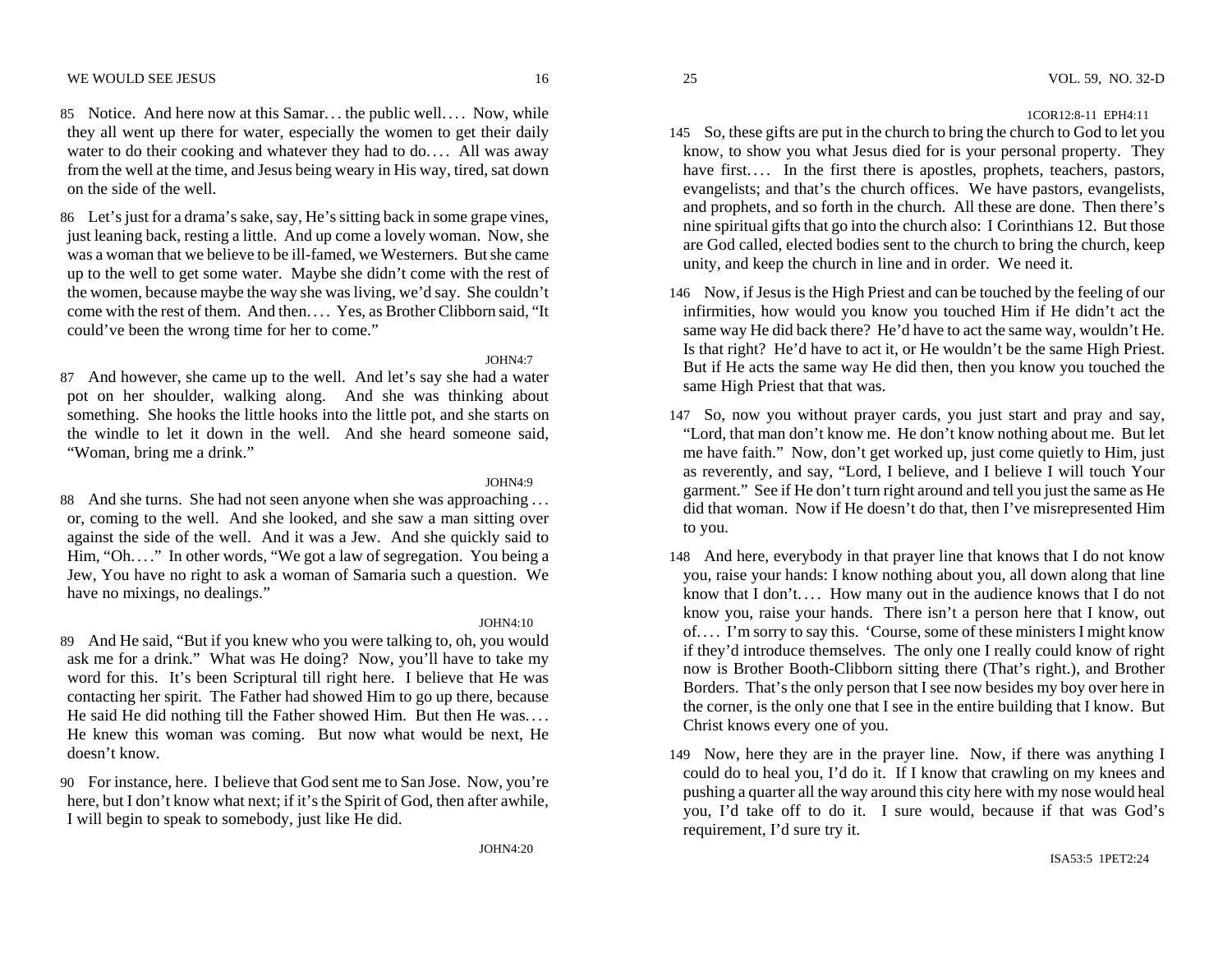not have prayer cards, anywhere in the building. Now, while they're lining them up, let's just wait a minute.

HEB4:15 140 The Bible said, the book of Hebrews, that Jesus Christ is now, right now,

the High Priest that can be touched by the feeling of our infirmities. How many know that? He's the High Priest now that can be touched by the feeling of our infirmities. All right. Then if He's a High Priest now.... And if He's the same High Priest that He was yesterday, the same today, will be forever.... How did the High Priest act when somebody touched Him?

# MARK5:27,30 LUKE8:44,45

141 There was a woman one time who was coming through a crowd of people, and she touched the hem of His garment. How many remember that? And everybody was touching Him. And Jesus turned around and said, "Who touched me?" And everybody denied it. Maybe in a audience that large. . . . Everybody denied it. But He said, "Somebody touched me, for I perceive that virtue...."—that's strength. In other words, if I'd say it like this now, "I got weak." Visions make people weak, see. "I perceive that I have gotten weak."

# MARK5:31 LUKE8:45

142 And Peter rebuked Him. Peter said, otherwise, "Why, Lord, everybody's touching You, and then You come around and say, 'Who touched me?' Everybody's patting You on the back and saying, 'That was fine, Reverend. We're sure glad to see You, sir,' and all like this. Everybody's touching. And then come around and say, 'Who touched me?"

#### LUKE8:46

143 He said, "But, that was a different touch," see. "Somebody touched. . . ." Now physically, He could not have felt it, because the Palestinian garment hung loose. And I think they had an underneath garment. So, it would not have.... He could not have felt it, physically. But He felt it in the Spirit, because that woman was pulling from God what she had need of, see.

#### JOHN3:34

144 God, in Christ, was in the fullness. And us, it's just by measure. He had it without measure, see. Now, we just have a. . . . We got a, like a spoonful of water out of the ocean, and He had the whole ocean. But you see, a spoonful of water's got the same chemicals that the whole ocean's got, but just not as much of it.

91 And as He begin to talk, she said, "Oh," she said, "we worship here in this mountain; You say at Jerusalem." And the conversation went on with this man and woman. Now remember, the first time they had ever met. . . .

#### JOHN4:16

92 And Jesus said to her after He'd found what was her trouble. . . . How many knows what her trouble was? Sure. Said, when He found her trouble, He said, "Go get your husband and come here."

93 Now listen close. Hang on to this. Now remember, this is a second nationality. There's only three, the three sons of Noah. This is a Jew, and a Samaritan, and a Gentile. Now, these two was looking for Him coming. The first, He made Hisself known by telling Peter, and telling Nathanael, and talking to them in that manner as a God-prophet that they were looking for.

#### $JOHM4:16$

94 Now, here's this woman. We're going to say she was ill-famed. And she's standing there. And she's talking to a man that.... He's just looks like a ordinary man. But she can't catch just what's He talking about. Finally, He said, "Go, get your husband and come here."

95 She said, "I have no husband."

#### JOHN4:17,18

JOHN4:17

96 Listen at His words. "Thou has said right. You've had five husbands, and the one you're now living with is not yours. You spoke the truth."

#### JOHN4:19,25

97 Quickly, listen at her. Now, where a lot of the great high church members, the priests and high priest said He's Beelzebub when He did that. What did she say? "Sir, I perceive that You are a prophet. We know when the Messiah cometh. . . ." She knowed more about God than a lot of preachers does. That's right. "We know when the Messiah cometh, He will tell us these things. He will show us these things. Now, You must be His prophet."

98 What was that? That's that second.... The Jew? Now, here's the Samaritan. Gentile wasn't looking for it. Their days is coming now. But God, if He revealed Hisself through Christ . . . or, sent the Messiah in that form to the Jew, He's got to send the same thing to the Samaritans, and so will He to the Gentiles, if Jesus is the same yesterday, today, and forever.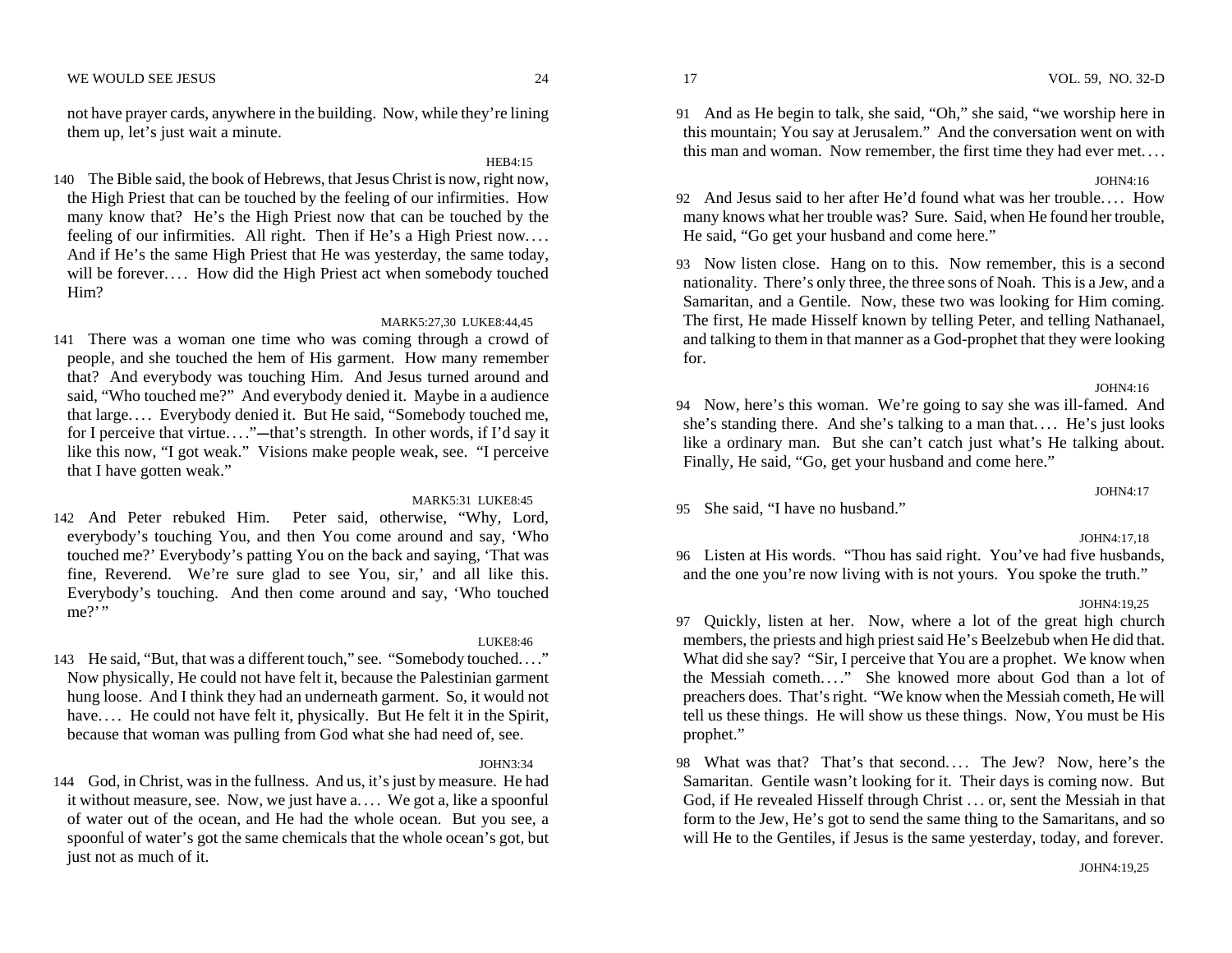99 Now, He said.... The woman said, "Sir, I perceive that thou art a prophet." Let me quote it again. "We know when the Messiah cometh, He will tell us all things. We know that's the sign of the Messiah. When He comes, that'll be the sign that'll be following Him, for He is the Godprophet, the one that Moses spoke of. But, who are you, sir?"

JOHN4:26

100 He said, "I'm He that speaks with you." Never was nobody could say it but Him. Never will be nobody can say it but Him. That's right. "I'm He that speaks to you."

# $IOHN4.28,29$

- 101 She dropped that water pot and took off into the well . . . from the well as hard as she could to the city, and she said, "Come, see a man that told me the things I've done. Isn't this the Messiah?"
- 102 If that was the sign of the Messiah yesterday, and He's the same yesterday, today, and forever, it's the sign of the Messiah now.
- 103 One more little thing. The time's getting away. One more little plug I want to put here before we hit the lessons tomorrow and the next day.

ROM11:7,8 2COR3:14

104 Remember. That sign was only given at the end of each generation when they were ... was taken away from the.... God. God deals with Israel, 'course now it's the individual, but He always deals with Israel as a nation, I believe. Is that right, brethren? With Gentiles as individuals, but Israel as a nation. See, He left.... Israel was blinded so that we'd have a chance to come in. God blinded them. Now look. He closed that dispensation there with that, or that dispensation He just closed Israel out, blinded them there. The Samaritans, He gave it there. Now, here we are at the end of the Gentiles.

#### ZECH14:7

- 105 Let's take what the prophet said. The prophet said, "There'd be a day that wouldn't be called day or night. But in the evening time, it should be light. It'll be light at the evening."
- 106 Now, the same sun that rises in the east, sets in the west, not another sun, the same sun. And when the Holy Spirit came on the day of Pentecost, it was on an Eastern people.

#### MARK16:15

107 We've had a day that we've went across the world. We've had great churches, great revivals, organized, built churches, built places. God never

LUKE17:28

- 135 And we see here that You promised just before the end time, "As it was in the days of Sodom," and as it was at the end for the Jews and the Samaritans, they were all looking for Your coming. And now, the Gentile age is preaching Your coming, been watching for years for the coming of the Messiah. Now, it's closing down. It's their end coming.
- 136 Now, Father, we know that Your Word is truth. And let every spirit in here be subject to Your Spirit. And may You come among us now and manifest Your power, and Your Spirit among us, that it might reveal to us that Jesus Christ is not dead, but He is alive forever more, and lives in His church, among His people, walking in and out the door to the sheepfold, the Shepherd of the flock. Grant, Lord, that these things will be done for His glory. We ask it in Jesus' name. Amen.
- 137 Such a wonderful audience, I spoke just a little long. We won't take. . . . I tell you, being it's a quarter after-we usually are finished at nine-thirty-let's just call a few of the prayer line. Each night, we call a hundred people, about, or maybe more if we can. Let's just call a short group of them tonight, just because we get out on time, and you come back again tomorrow night.
- 138 Where's Billy Paul? Prayer cards A-1 to 100 is what he gave out. Now, let's have A number 1. Let's start from number 1, just bring a few of them. Who has number 1? Just raise up your hand. Now, it may be somebody in these chairs can't raise up. To the left? All right. A number 1, would you come right here, lady. Now, if you can't get up, if you let someone know, and we'll pack you. A number 2, would you hold your hand? Right here, sir. Number 3, number 3? Prayer card number 3. Right here? All right. Number 4, who has 4? Prayer card number 4? Now, look around. It maybe somebody deaf and dumb, can't.... Oh, have they found it? All right. Bring the lady right over, number 4. Number 5? All right, sister. Number 6, number 6, would you raise...? All right. Number 7? 8, who has prayer card 8? All right. 9, 9? All right. 10, 10, number 10? All right. 11? 11, all right. 12? 13? 14? 15? See, one, two.... There's another one, number 15? (Oh, is that right?) 15? 16, 17, 18. Three people. There they are. There's two of them. 16, 17, 18, 18. All right. 19, 20, 20. Move quickly, real quickly, because we don't want to keep the.... (Thank you.)
- 139 Oh, I want to say that I'm expecting really something to take place. Yes, sir. This is wonderful. Our Lord.... Now, how many out there that does not have prayer cards, and yet you're sick, and you want Jesus to heal you, just raise up your hand, so I can get a general idea where you're all at—does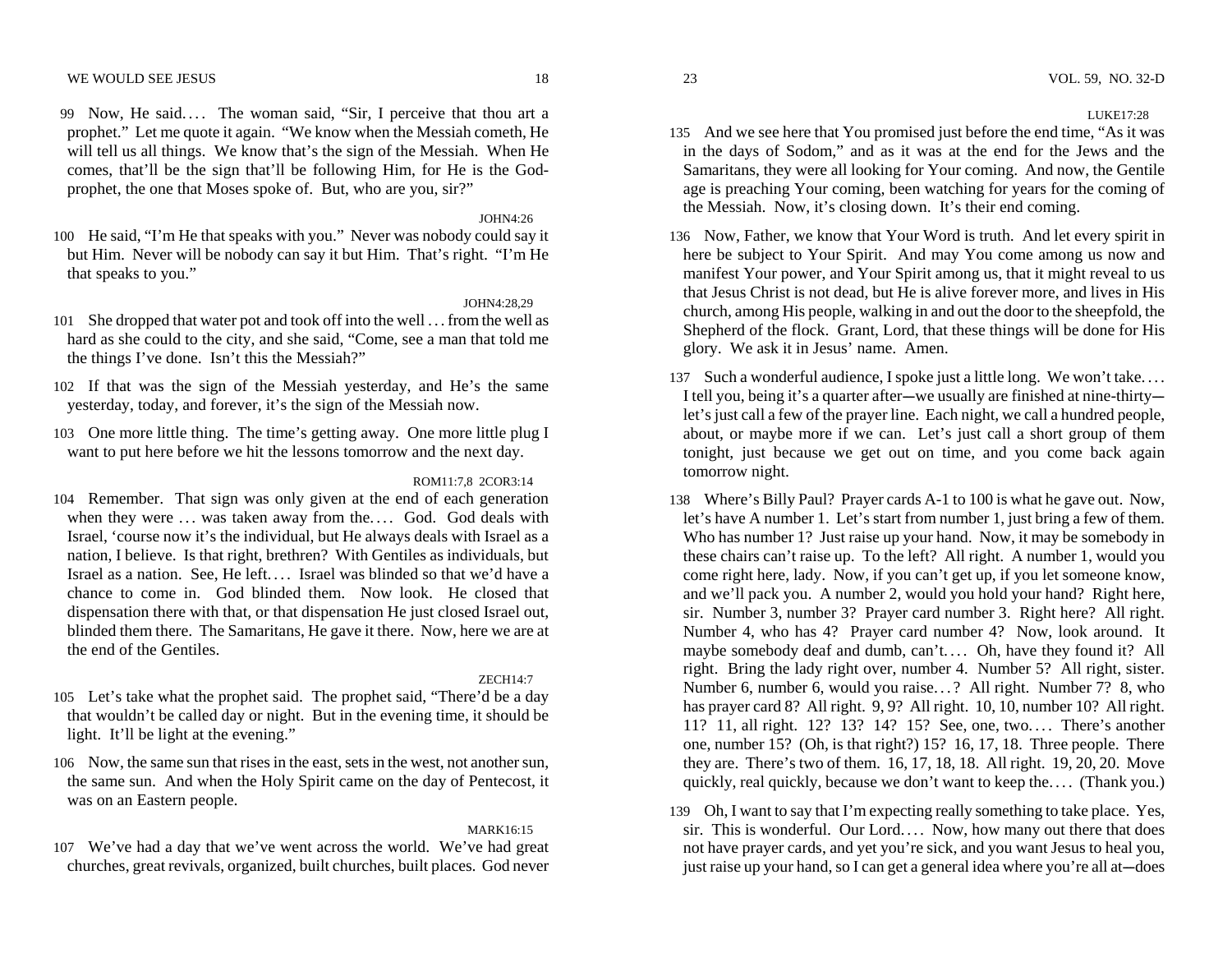128 And the Angel, with His back turned to the tent and heard in the tent said, "Why did she laugh?" While a modern Billy Graham, and a lot of them down holding revival down in Sodom and Gomorrah. . . .

#### LUKE17:28,30 HEB13:8

- 129 But this elected church---Abraham and his group--saw this sign. It was the end time. "As it was in the days of Sodom, so shall it be in the coming of the Son of man." See that sign there just before the time come. God was going to. . . . Sodom caught afire after that. And this world's going to leave here one of these days. God's calling to His church, "Jesus Christ, the same yesterday, today, and forever."
- 130 Look at that same Spirit when it's put into a virgin born body, look at things that it done. Did it do the same as it did there? He perceived their thoughts, called them by their names, told them who they was, where they been, so forth. And the real true believers, the elected Jews, believers, believed it to be the truth.

### $HER13.8$

131 Here it is again today in the last days. Now, if Jesus Christ is the same yesterday, today, and forever, He will have to manifest Himself, if I've told the truth about this being the end time.

# 1COR14:23-25

132 Now, we've had revivals; we've had shoutings; we've had gifts; we've had speaking with tongues, and all them things. That's all been the Pentecostal's revival. But remember, this was promised. Paul said, "If you speak with tongues, and there be no interpreter, they'll say you're mad." But said, "When one prophet will say . . . reveal the secret of the heart, then they'll all fall down and say truly God's with you."

Do you believe Jesus is the same yesterday, today, and forever?

- 133 Let us pray. O Lord, such a wonderful Spirit in the church. [Blank spot on tape.] Most anything could happen. Looking out across this audience, and well aware that You know every one of them, and all their conditions. I pray, Father, that Your great mercy and love will be manifested to each and every one. Just a few moments, Lord, here I will be before these people in this.... The clergymen, the ministers of the gospel sitting here on the platform, angels ordained to preach life.
- 134 I pray, Father, that You'll be merciful, and let this church . . . every sick person know that You're God, and You know every heart. You know every secret; You know everything; and every promise that You made is the truth.

did command that. Never did He say do that, see. The commission was: Preach the gospel, manifest the power of His resurrection. But now, it's come over this dark day. And now the civilization has come from the East traveling westward. Just a few hundred yards out here, a few miles, and we'd be in the ocean. Then East and West is meeting again.

- 108 Now, the Western people, it's their time. And the Holy Spirit is here. And God's duty bound to manifest Himself just like He did back there to them, or He did something that one time and did something else to another time. He's got to do it. And He promised to do it. Just to get a little place so you'll see He promised to do it before we hit to the. . . . Here's the place you'll see.
- 109 One time, Noah.... Well, let's take it: Jesus said, "As it was in the days of Lot...." We will take that one: The days of Lot. Now listen close; we're closing.

# LUKE17:28,30

<sup>110</sup>"As it was in the days of Lot, so shall it be in the coming of the Son of man." Everybody knows that to be true. "As it was. . . ." Not, "pretty near that way," but "as it was."

# GEN19:24 2PET3:7,10,12

- 111 Now look. Sodom and Gomorrah was burnt up with fire. And we are taught that the world will be destroyed again. The heavens will be on earth and the earth will burn with heat, fire again.
- 112 I believe these missiles and things that they're sending through this air is going to strike the moon. One of these days, just outside the orbit of this earth.... I may be all wrong in this. I'm not a scientist or.... But I'm just thinking. . . . I read where there was miles and hundreds of miles of volcanic acids and gasses gathered outside this earth. What if one of those missiles would happen to set that off? What would it be? Fire in the heavens.
- 113 And Russia, and other places with missiles, atomic bombs that could strike and blow a hole in the ground a hundred and seventy-five feet deep for a hundred miles square. And thousands of those.... I was in  $a$ .... There's a man sitting right here now, a Chaplain out of the army, was just a few weeks ago in Los Angeles where they was talking it over. You can read in *Look Magazine* where that great general said the next war will just be minutes. Some fanatic's going to blow his top one of these days, as we call it, and he's going to pull off one of those bombs. And submarines will be rising up out of the ocean, and other nations where they've got these